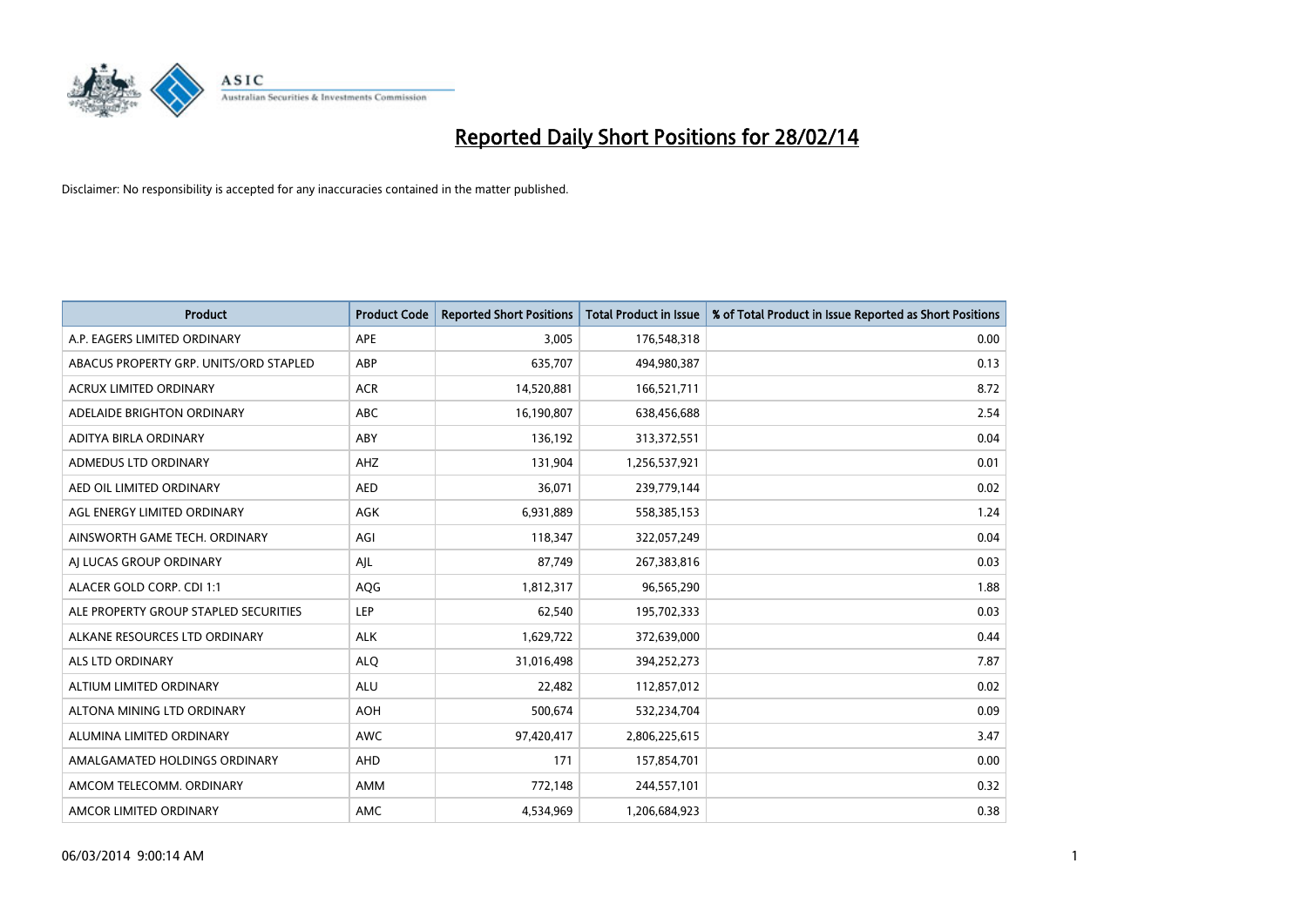

| <b>Product</b>                            | <b>Product Code</b> | <b>Reported Short Positions</b> | <b>Total Product in Issue</b> | % of Total Product in Issue Reported as Short Positions |
|-------------------------------------------|---------------------|---------------------------------|-------------------------------|---------------------------------------------------------|
| AMP CAPITAL CHINA ORDINARY UNITS          | AGF                 | 10,920,324                      | 366,112,610                   | 2.98                                                    |
| AMP LIMITED ORDINARY                      | AMP                 | 30,190,997                      | 2,957,737,964                 | 1.02                                                    |
| ANSELL LIMITED ORDINARY                   | <b>ANN</b>          | 3,278,358                       | 152,762,142                   | 2.15                                                    |
| ANTARES ENERGY LTD ORDINARY               | <b>AZZ</b>          | 1,013,156                       | 255,000,000                   | 0.40                                                    |
| ANZ BANKING GRP LTD ORDINARY              | ANZ                 | 5,309,883                       | 2,744,102,108                 | 0.19                                                    |
| APA GROUP STAPLED SECURITIES              | <b>APA</b>          | 25,936,787                      | 835,750,807                   | 3.10                                                    |
| APN NEWS & MEDIA ORDINARY                 | <b>APN</b>          | 3,851,007                       | 661,526,586                   | 0.58                                                    |
| AQUARIUS PLATINUM. ORDINARY               | <b>AOP</b>          | 1,787,513                       | 487,782,536                   | 0.37                                                    |
| AQUILA RESOURCES ORDINARY                 | <b>AQA</b>          | 13,727,845                      | 411,804,442                   | 3.33                                                    |
| ARAFURA RESOURCE LTD ORDINARY             | ARU                 | 38,000                          | 441,270,644                   | 0.01                                                    |
| ARB CORPORATION ORDINARY                  | ARP                 | 1,370,068                       | 72,493,302                    | 1.89                                                    |
| ARDENT LEISURE GROUP STAPLED SECURITIES   | AAD                 | 2,340,486                       | 405,055,708                   | 0.58                                                    |
| ARENA REIT. ORDINARY UNITS                | ARF                 | 28,202                          | 211,495,653                   | 0.01                                                    |
| ARISTOCRAT LEISURE ORDINARY               | ALL                 | 7,389,526                       | 551,418,047                   | 1.34                                                    |
| ARMIDALE INVEST CORP ORDINARY             | <b>AIK</b>          | 47,500                          | 230,140,739                   | 0.02                                                    |
| ARRIUM LTD ORDINARY                       | ARI                 | 23,916,212                      | 1,361,469,008                 | 1.76                                                    |
| ASCIANO LIMITED ORDINARY                  | <b>AIO</b>          | 5,895,160                       | 975,385,664                   | 0.60                                                    |
| ASG GROUP LIMITED ORDINARY                | <b>ASZ</b>          | 596,145                         | 206,720,839                   | 0.29                                                    |
| ASPEN GROUP ORD/UNITS STAPLED             | <b>APZ</b>          | 47,591                          | 119,946,366                   | 0.04                                                    |
| ASTRO JAP PROP GROUP STAPLED US PROHIBIT. | AJA                 | 7,872                           | 67,211,752                    | 0.01                                                    |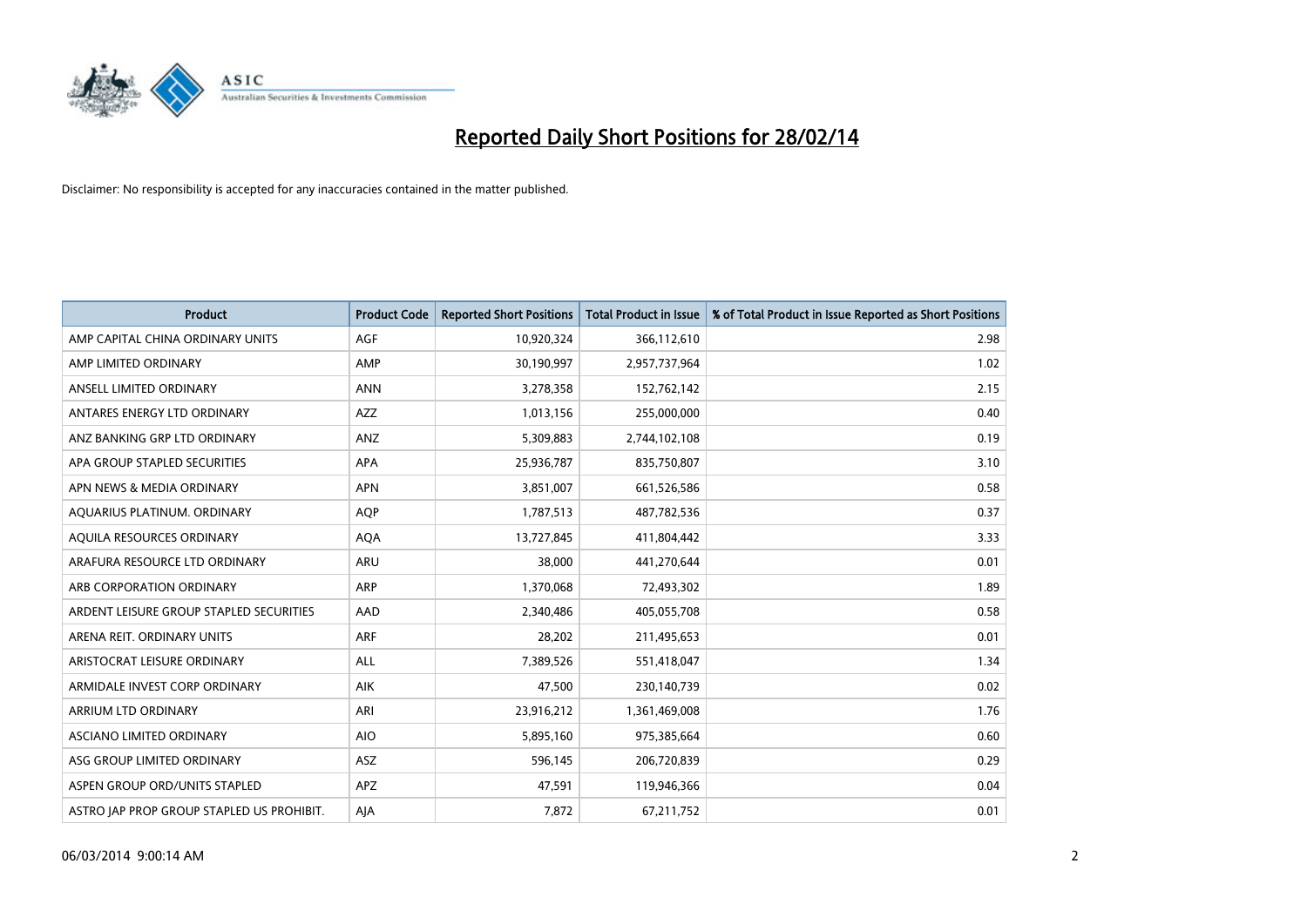

| Product                              | <b>Product Code</b> | <b>Reported Short Positions</b> | <b>Total Product in Issue</b> | % of Total Product in Issue Reported as Short Positions |
|--------------------------------------|---------------------|---------------------------------|-------------------------------|---------------------------------------------------------|
| ASX LIMITED ORDINARY                 | <b>ASX</b>          | 3,490,188                       | 193,595,162                   | 1.80                                                    |
| ATLAS IRON LIMITED ORDINARY          | <b>AGO</b>          | 89,093,129                      | 915,496,158                   | 9.73                                                    |
| ATRUM COAL NL ORDINARY               | <b>ATU</b>          | 16,409                          | 76,205,842                    | 0.02                                                    |
| AURIZON HOLDINGS LTD ORDINARY        | AZJ                 | 9,729,635                       | 2,137,284,503                 | 0.46                                                    |
| <b>AURORA OIL &amp; GAS ORDINARY</b> | <b>AUT</b>          | 4,409,347                       | 448,785,778                   | 0.98                                                    |
| AUSDRILL LIMITED ORDINARY            | ASL                 | 27,393,226                      | 312,277,224                   | 8.77                                                    |
| AUSENCO LIMITED ORDINARY             | <b>AAX</b>          | 1,652,110                       | 168,449,799                   | 0.98                                                    |
| <b>AUSTAL LIMITED ORDINARY</b>       | ASB                 | 439,320                         | 346,379,377                   | 0.13                                                    |
| AUSTBROKERS HOLDINGS ORDINARY        | <b>AUB</b>          | 90                              | 59,642,171                    | 0.00                                                    |
| AUSTIN ENGINEERING ORDINARY          | ANG                 | 296,818                         | 84,274,004                    | 0.35                                                    |
| AUSTRALAND PROPERTY STAPLED SECURITY | <b>ALZ</b>          | 1,664,586                       | 578,324,670                   | 0.29                                                    |
| AUSTRALIAN AGRICULT. ORDINARY        | AAC                 | 2,642,318                       | 532,294,404                   | 0.50                                                    |
| AUSTRALIAN INFR LTD ORDINARY         | <b>AIX</b>          | 20,098                          | 620,733,944                   | 0.00                                                    |
| AUSTRALIAN PHARM, ORDINARY           | API                 | 11,031,815                      | 488,115,883                   | 2.26                                                    |
| AUTOMOTIVE HOLDINGS ORDINARY         | AHE                 | 580,927                         | 260,579,682                   | 0.22                                                    |
| AVEO GROUP STAPLED SECURITIES        | AOG                 | 10,009,681                      | 500,111,460                   | 2.00                                                    |
| AWE LIMITED ORDINARY                 | AWE                 | 249,760                         | 522,696,385                   | 0.05                                                    |
| <b>AZONTO PET LTD ORDINARY</b>       | <b>APY</b>          | $\mathbf{1}$                    | 1,158,625,100                 | 0.00                                                    |
| <b>BANDANNA ENERGY ORDINARY</b>      | <b>BND</b>          | 22,737,157                      | 528,481,199                   | 4.30                                                    |
| BANK OF QUEENSLAND. ORDINARY         | <b>BOO</b>          | 3,196,938                       | 322,566,581                   | 0.99                                                    |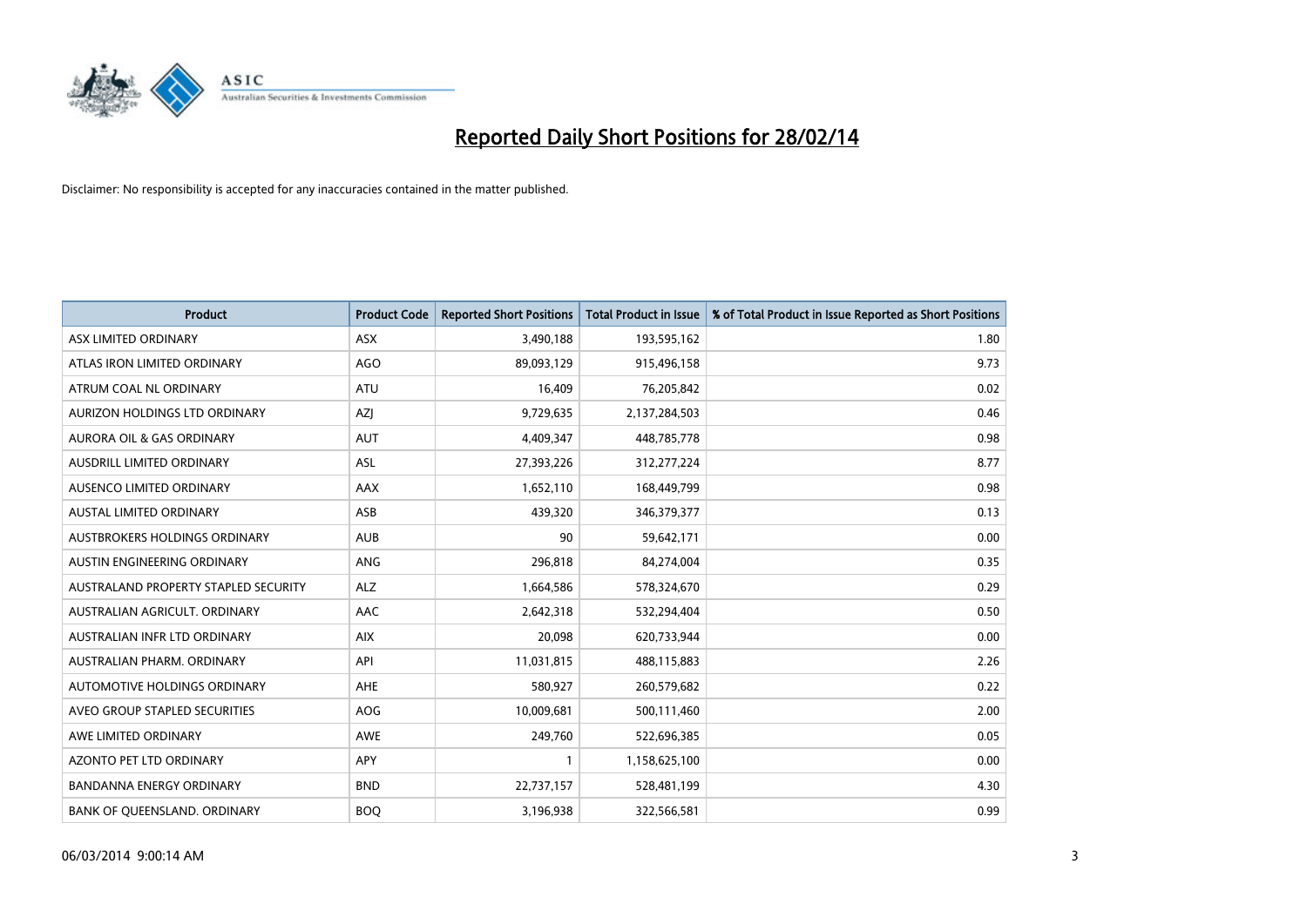

| <b>Product</b>                         | <b>Product Code</b> | <b>Reported Short Positions</b> | <b>Total Product in Issue</b> | % of Total Product in Issue Reported as Short Positions |
|----------------------------------------|---------------------|---------------------------------|-------------------------------|---------------------------------------------------------|
| <b>BANNERMAN RESOURCES ORDINARY</b>    | <b>BMN</b>          | 412,737                         | 322,885,298                   | 0.13                                                    |
| BASE RES LIMITED ORDINARY              | <b>BSE</b>          | 6,496,111                       | 561,840,029                   | 1.16                                                    |
| BATHURST RES LTD. ORDINARY             | <b>BRL</b>          | 13,377,730                      | 821,457,725                   | 1.63                                                    |
| <b>BC IRON LIMITED ORDINARY</b>        | <b>BCI</b>          | 96,377                          | 123,928,630                   | 0.08                                                    |
| BEACH ENERGY LIMITED ORDINARY          | <b>BPT</b>          | 12,803,208                      | 1,278,348,742                 | 1.00                                                    |
| BEADELL RESOURCE LTD ORDINARY          | <b>BDR</b>          | 35,918,190                      | 790,777,280                   | 4.54                                                    |
| <b>BEGA CHEESE LTD ORDINARY</b>        | <b>BGA</b>          | 54,476                          | 152,245,802                   | 0.04                                                    |
| BENDIGO AND ADELAIDE ORDINARY          | <b>BEN</b>          | 10,808,085                      | 410,010,013                   | 2.64                                                    |
| BENTHAM IMF LTD ORDINARY               | <b>IMF</b>          | 2,875,214                       | 164,380,143                   | 1.75                                                    |
| BERKELEY RESOURCES ORDINARY            | <b>BKY</b>          | 31,000                          | 180,361,323                   | 0.02                                                    |
| BETASHARES ASX RES ETF UNITS           | <b>ORE</b>          | 517,432                         | 3,020,814                     | 17.13                                                   |
| BHP BILLITON LIMITED ORDINARY          | <b>BHP</b>          | 7,369,914                       | 3,211,691,105                 | 0.23                                                    |
| <b>BILLABONG ORDINARY</b>              | <b>BBG</b>          | 15,855,634                      | 809,998,300                   | 1.96                                                    |
| <b>BILLABONG RTS11-MAR-14FORUS</b>     | <b>BBGR</b>         | 897,145                         | 180,273,753                   | 0.50                                                    |
| <b>BLACKMORES LIMITED ORDINARY</b>     | <b>BKL</b>          | 8,211                           | 17,046,032                    | 0.05                                                    |
| BLACKTHORN RESOURCES ORD US PROHIBITED | <b>BTR</b>          | 415,802                         | 164,285,950                   | 0.25                                                    |
| BLUESCOPE STEEL LTD ORDINARY           | <b>BSL</b>          | 6,574,790                       | 558,733,728                   | 1.18                                                    |
| <b>BOART LONGYEAR ORDINARY</b>         | <b>BLY</b>          | 40,349,332                      | 461,163,412                   | 8.75                                                    |
| <b>BOOM LOGISTICS ORDINARY</b>         | <b>BOL</b>          | 200,000                         | 474,868,764                   | 0.04                                                    |
| BORAL LIMITED. ORDINARY                | <b>BLD</b>          | 41,437,587                      | 778,739,826                   | 5.32                                                    |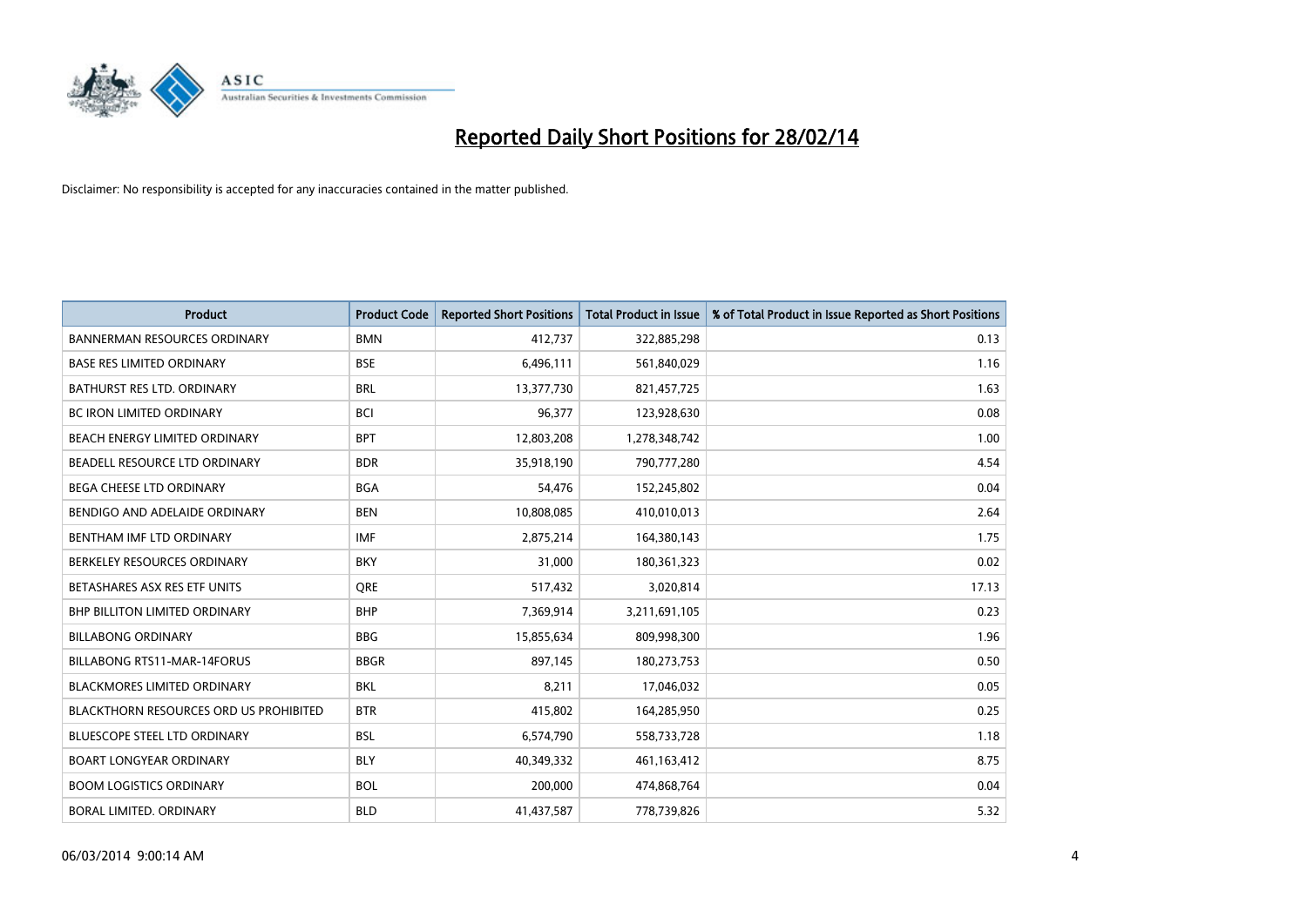

| <b>Product</b>                          | <b>Product Code</b> | <b>Reported Short Positions</b> | <b>Total Product in Issue</b> | % of Total Product in Issue Reported as Short Positions |
|-----------------------------------------|---------------------|---------------------------------|-------------------------------|---------------------------------------------------------|
| <b>BRADKEN LIMITED ORDINARY</b>         | <b>BKN</b>          | 21,441,727                      | 169,240,662                   | 12.67                                                   |
| <b>BRAMBLES LIMITED ORDINARY</b>        | <b>BXB</b>          | 2,051,285                       | 1,562,081,651                 | 0.13                                                    |
| <b>BREVILLE GROUP LTD ORDINARY</b>      | <b>BRG</b>          | 2,528,532                       | 130,095,322                   | 1.94                                                    |
| <b>BRICKWORKS LIMITED ORDINARY</b>      | <b>BKW</b>          | 65,794                          | 148,038,996                   | 0.04                                                    |
| BT INVESTMENT MNGMNT ORDINARY           | <b>BTT</b>          | 585,176                         | 282,727,073                   | 0.21                                                    |
| <b>BURU ENERGY ORDINARY</b>             | <b>BRU</b>          | 13,003,592                      | 298,505,530                   | 4.36                                                    |
| <b>BWP TRUST ORDINARY UNITS</b>         | <b>BWP</b>          | 3,456,796                       | 627,165,919                   | 0.55                                                    |
| CABCHARGE AUSTRALIA ORDINARY            | CAB                 | 10,478,671                      | 120,430,683                   | 8.70                                                    |
| CALTEX AUSTRALIA ORDINARY               | <b>CTX</b>          | 1,592,525                       | 270,000,000                   | 0.59                                                    |
| CAPE LAMBERT RES LTD ORDINARY           | <b>CFE</b>          | 19,764                          | 665,138,887                   | 0.00                                                    |
| CARDNO LIMITED ORDINARY                 | CDD                 | 6,502,837                       | 146,779,250                   | 4.43                                                    |
| <b>CARINDALE PROPERTY UNIT</b>          | <b>CDP</b>          | 361                             | 70,000,000                    | 0.00                                                    |
| CARNARVON PETROLEUM ORDINARY            | <b>CVN</b>          | 12,220                          | 986,565,952                   | 0.00                                                    |
| CARSALES.COM LTD ORDINARY               | <b>CRZ</b>          | 7,420,286                       | 237,773,965                   | 3.12                                                    |
| <b>CASH CONVERTERS ORDINARY</b>         | CCV                 | 7,143,300                       | 426,302,767                   | 1.68                                                    |
| CEDAR WOODS PROP. ORDINARY              | <b>CWP</b>          | 53,209                          | 73,732,683                    | 0.07                                                    |
| CENTRAL PETROLEUM ORDINARY              | <b>CTP</b>          | 399,320                         | 309,219,473                   | 0.13                                                    |
| <b>CERAMIC FUEL CELLS ORDINARY</b>      | <b>CFU</b>          | 8,118                           | 1,751,724,324                 | 0.00                                                    |
| CFS RETAIL TRUST GRP STAPLED SECURITIES | <b>CFX</b>          | 64,121,821                      | 3,018,050,810                 | 2.12                                                    |
| CHALLENGER DIV.PRO. STAPLED UNITS       | <b>CDI</b>          | 27,768                          | 214,101,013                   | 0.01                                                    |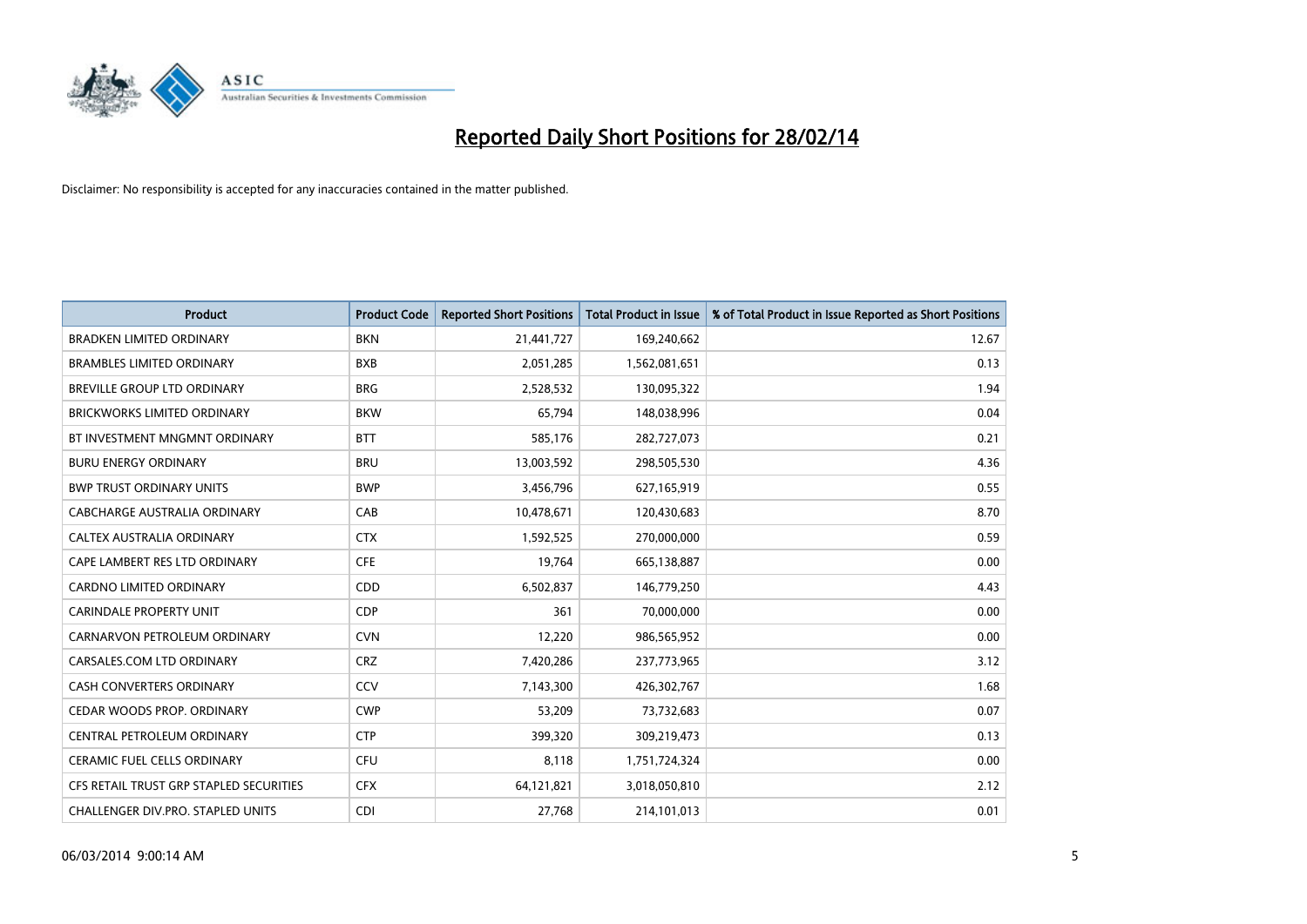

| <b>Product</b>                          | <b>Product Code</b> | <b>Reported Short Positions</b> | <b>Total Product in Issue</b> | % of Total Product in Issue Reported as Short Positions |
|-----------------------------------------|---------------------|---------------------------------|-------------------------------|---------------------------------------------------------|
| <b>CHALLENGER LIMITED ORDINARY</b>      | <b>CGF</b>          | 734,670                         | 530,862,585                   | 0.14                                                    |
| CHARTER HALL GROUP STAPLED US PROHIBIT. | <b>CHC</b>          | 2,287,727                       | 311,083,452                   | 0.74                                                    |
| <b>CHARTER HALL RETAIL UNITS</b>        | <b>CQR</b>          | 10,674,598                      | 365,082,785                   | 2.92                                                    |
| <b>CHORUS LIMITED ORDINARY</b>          | <b>CNU</b>          | 752,839                         | 396,369,767                   | 0.19                                                    |
| CLINUVEL PHARMACEUT, ORDINARY           | <b>CUV</b>          | 600                             | 38,217,038                    | 0.00                                                    |
| COAL OF AFRICA LTD ORDINARY             | <b>CZA</b>          | 426                             | 1,048,368,613                 | 0.00                                                    |
| <b>COALSPUR MINES LTD ORDINARY</b>      | <b>CPL</b>          | 5,726,800                       | 641,394,435                   | 0.89                                                    |
| COBAR CONSOLIDATED ORDINARY             | CCU                 | 100,000                         | 329,715,353                   | 0.03                                                    |
| COCA-COLA AMATIL ORDINARY               | <b>CCL</b>          | 15,452,150                      | 763,590,249                   | 2.02                                                    |
| <b>COCHLEAR LIMITED ORDINARY</b>        | <b>COH</b>          | 9,379,342                       | 57,062,020                    | 16.44                                                   |
| COCKATOO COAL ORDINARY                  | COK                 | 167,987                         | 4,514,548,852                 | 0.00                                                    |
| <b>CODAN LIMITED ORDINARY</b>           | <b>CDA</b>          | 617,862                         | 176,969,924                   | 0.35                                                    |
| <b>COFFEY INTERNATIONAL ORDINARY</b>    | <b>COF</b>          | 18,923                          | 255,833,165                   | 0.01                                                    |
| <b>COKAL LTD ORDINARY</b>               | <b>CKA</b>          | 13,650                          | 471,103,926                   | 0.00                                                    |
| <b>COLLECTION HOUSE ORDINARY</b>        | <b>CLH</b>          | 1,993,528                       | 128,969,148                   | 1.55                                                    |
| COMMONWEALTH BANK, ORDINARY             | <b>CBA</b>          | 8,466,898                       | 1,611,928,836                 | 0.53                                                    |
| COMMONWEALTH PROP ORDINARY UNITS        | <b>CPA</b>          | 10,309,522                      | 2,347,003,413                 | 0.44                                                    |
| <b>COMPASS RESOURCES ORDINARY</b>       | <b>CMR</b>          | 7,472                           | 1,403,744,100                 | 0.00                                                    |
| <b>COMPUTERSHARE LTD ORDINARY</b>       | <b>CPU</b>          | 11,906,817                      | 556,203,079                   | 2.14                                                    |
| COOPER ENERGY LTD ORDINARY              | <b>COE</b>          | 220,357                         | 329,235,509                   | 0.07                                                    |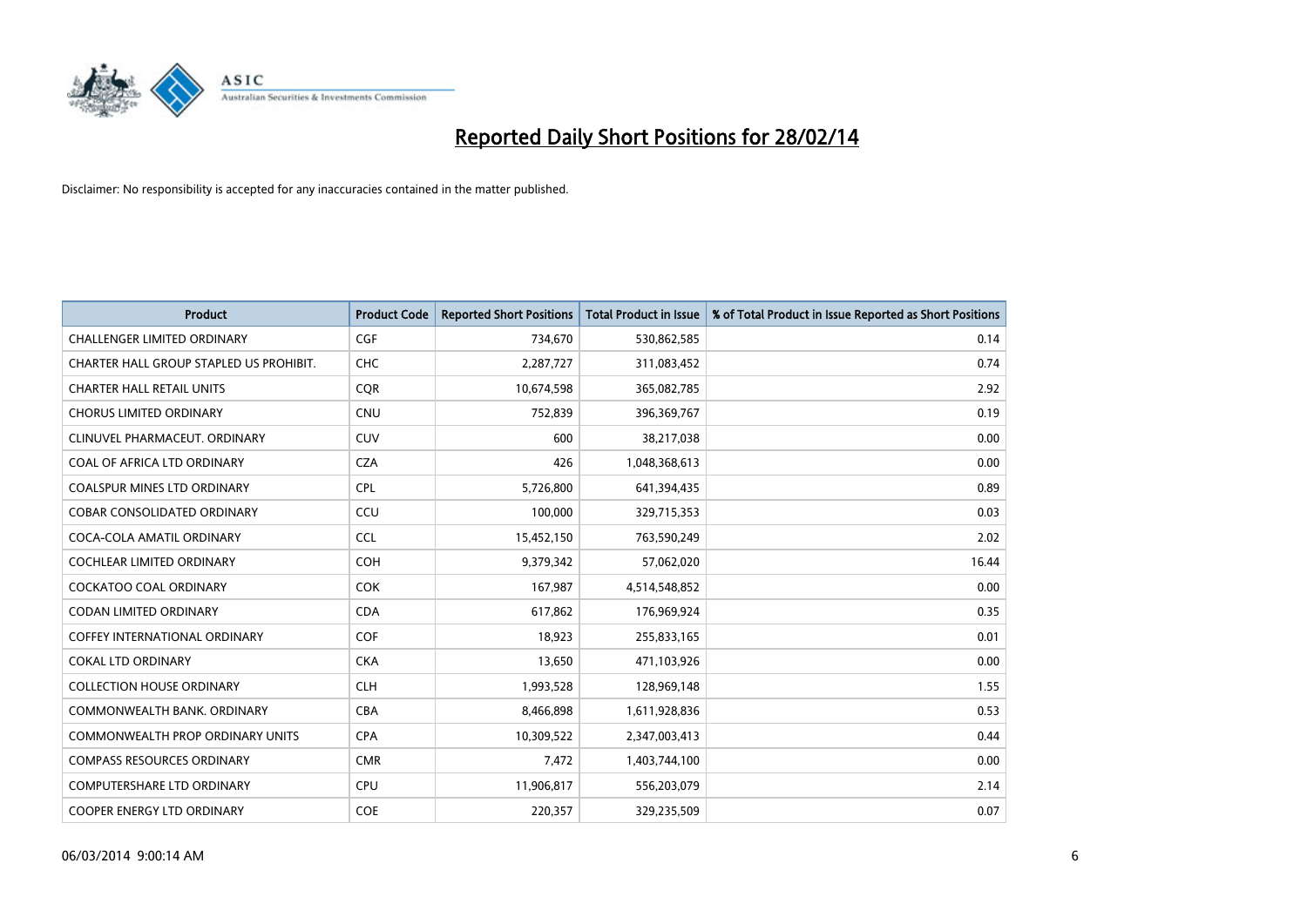

| <b>Product</b>                          | <b>Product Code</b> | <b>Reported Short Positions</b> | <b>Total Product in Issue</b> | % of Total Product in Issue Reported as Short Positions |
|-----------------------------------------|---------------------|---------------------------------|-------------------------------|---------------------------------------------------------|
| <b>COVER-MORE GRP LTD ORDINARY</b>      | <b>CVO</b>          | 1,192,383                       | 317,750,000                   | 0.38                                                    |
| <b>CREDIT CORP GROUP ORDINARY</b>       | <b>CCP</b>          | 76,193                          | 46,131,882                    | 0.17                                                    |
| <b>CROMWELL PROP STAPLED SECURITIES</b> | <b>CMW</b>          | 15,479,048                      | 1,724,697,156                 | 0.90                                                    |
| <b>CROWE HORWATH AUS ORDINARY</b>       | <b>CRH</b>          | 764,523                         | 273,005,429                   | 0.28                                                    |
| <b>CROWN RESORTS LTD ORDINARY</b>       | <b>CWN</b>          | 4,119,641                       | 728,394,185                   | 0.57                                                    |
| <b>CSG LIMITED ORDINARY</b>             | CSV                 | 707                             | 278,973,075                   | 0.00                                                    |
| <b>CSL LIMITED ORDINARY</b>             | <b>CSL</b>          | 1,024,986                       | 484,113,980                   | 0.21                                                    |
| <b>CSR LIMITED ORDINARY</b>             | <b>CSR</b>          | 14,408,132                      | 506,000,315                   | 2.85                                                    |
| <b>CUDECO LIMITED ORDINARY</b>          | CDU                 | 7,718,089                       | 234,033,408                   | 3.30                                                    |
| DART ENERGY LTD ORDINARY                | <b>DTE</b>          | 4,672,310                       | 1,108,752,733                 | 0.42                                                    |
| DATA#3 LIMITED ORDINARY                 | <b>DTL</b>          | 205,040                         | 153,974,950                   | 0.13                                                    |
| DAVID JONES LIMITED ORDINARY            | <b>DJS</b>          | 34,205,208                      | 537,137,845                   | 6.37                                                    |
| <b>DECMIL GROUP LIMITED ORDINARY</b>    | <b>DCG</b>          | 2,876,247                       | 168,657,794                   | 1.71                                                    |
| DEEP YELLOW LIMITED ORDINARY            | <b>DYL</b>          | 10,002                          | 1,614,056,807                 | 0.00                                                    |
| DEVINE LIMITED ORDINARY                 | <b>DVN</b>          | 10,000                          | 158,730,556                   | 0.01                                                    |
| DEXUS PROPERTY GROUP STAPLED UNITS      | <b>DXS</b>          | 16,414,723                      | 5,175,679,451                 | 0.32                                                    |
| DICK SMITH HLDGS ORDINARY               | <b>DSH</b>          | 10,403,129                      | 236,511,364                   | 4.40                                                    |
| DISCOVERY METALS LTD ORDINARY           | <b>DML</b>          | 4,592,171                       | 560,034,418                   | 0.82                                                    |
| DOMINO PIZZA ENTERPR ORDINARY           | <b>DMP</b>          | 1,717,324                       | 85,915,713                    | 2.00                                                    |
| DONACO INTERNATIONAL ORDINARY           | <b>DNA</b>          | 1,006,230                       | 401,051,771                   | 0.25                                                    |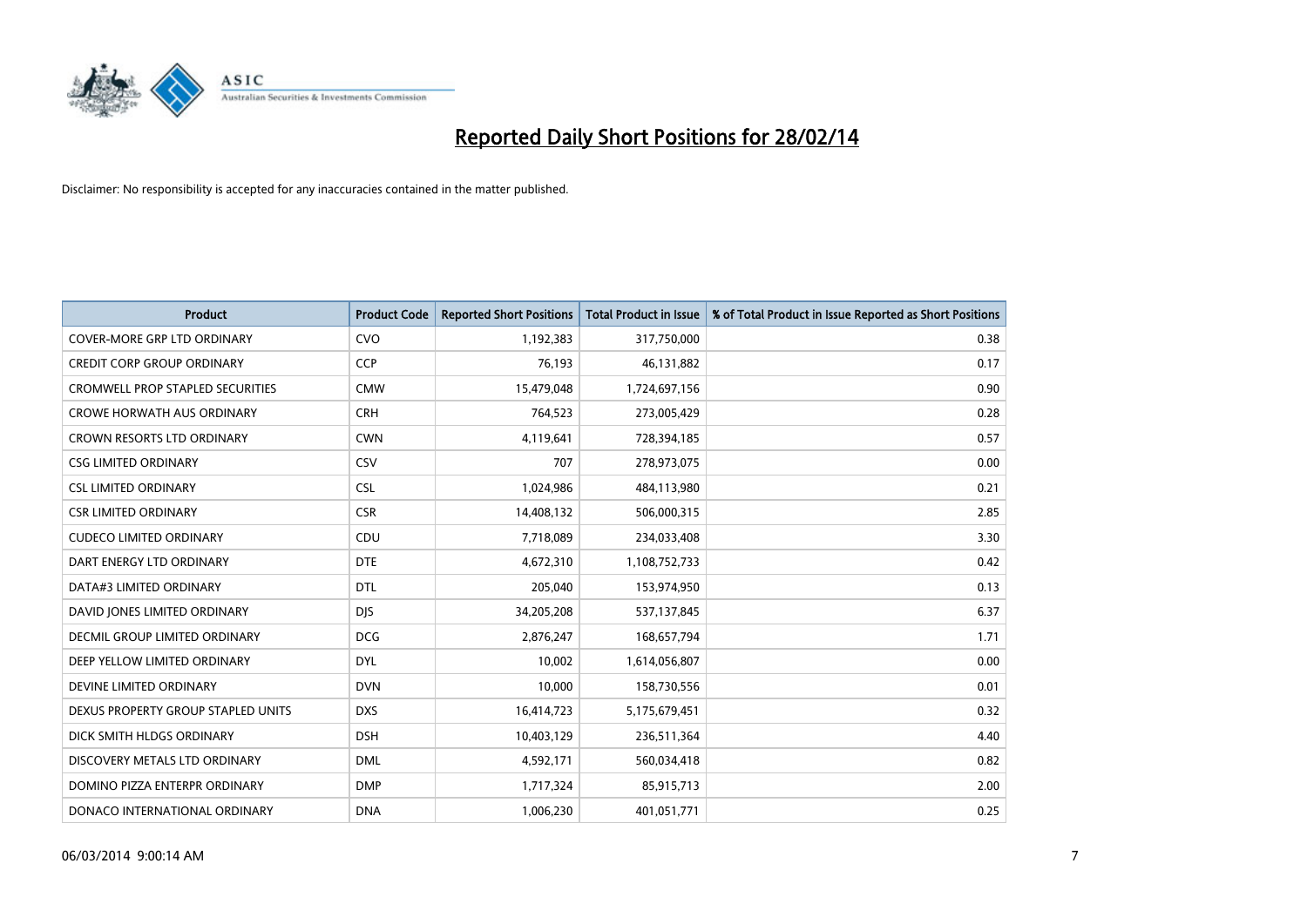

| <b>Product</b>                       | <b>Product Code</b> | <b>Reported Short Positions</b> | <b>Total Product in Issue</b> | % of Total Product in Issue Reported as Short Positions |
|--------------------------------------|---------------------|---------------------------------|-------------------------------|---------------------------------------------------------|
| DORAY MINERALS LTD ORDINARY          | <b>DRM</b>          | 7,963                           | 163,326,768                   | 0.00                                                    |
| DOWNER EDI LIMITED ORDINARY          | <b>DOW</b>          | 15,238,497                      | 434,734,970                   | 3.51                                                    |
| DRAGON MINING LTD ORDINARY           | <b>DRA</b>          | 50,000                          | 88,840,613                    | 0.06                                                    |
| DRILLSEARCH ENERGY ORDINARY          | <b>DLS</b>          | 13,433,898                      | 432,965,895                   | 3.10                                                    |
| DUET GROUP STAPLED US PROHIBIT.      | <b>DUE</b>          | 15,486,569                      | 1,296,528,384                 | 1.19                                                    |
| DULUXGROUP LIMITED ORDINARY          | <b>DLX</b>          | 503,300                         | 381,093,950                   | 0.13                                                    |
| <b>DWS LTD ORDINARY</b>              | <b>DWS</b>          | 5,613                           | 132,362,763                   | 0.00                                                    |
| ECHO ENTERTAINMENT ORDINARY          | <b>EGP</b>          | 20,832,667                      | 825,672,730                   | 2.52                                                    |
| <b>ELDERS LIMITED ORDINARY</b>       | <b>ELD</b>          | 19,776,311                      | 455,013,329                   | 4.35                                                    |
| ELEMENTAL MINERALS ORDINARY          | <b>ELM</b>          | 469,699                         | 303,263,391                   | 0.15                                                    |
| <b>EMECO HOLDINGS ORDINARY</b>       | <b>EHL</b>          | 13,578,990                      | 599,675,707                   | 2.26                                                    |
| <b>ENDEAVOUR MIN CORP CDI 1:1</b>    | <b>EVR</b>          | 116,247                         | 76,697,439                    | 0.15                                                    |
| ENERGY RESOURCES ORDINARY 'A'        | <b>ERA</b>          | 11,301,692                      | 517,725,062                   | 2.18                                                    |
| <b>ENERGY WORLD CORPOR, ORDINARY</b> | <b>EWC</b>          | 58,957,923                      | 1,734,166,672                 | 3.40                                                    |
| <b>ENVESTRA LIMITED ORDINARY</b>     | <b>ENV</b>          | 415,591                         | 1,796,808,474                 | 0.02                                                    |
| EQUATORIAL RES LTD ORDINARY          | EQX                 | 2,009                           | 122,185,353                   | 0.00                                                    |
| ERM POWER LIMITED ORDINARY           | EPW                 | 503,820                         | 238,714,606                   | 0.21                                                    |
| ESERVGLOBAL LIMITED ORDINARY         | ESV                 | 3,000,000                       | 253,545,997                   | 1.18                                                    |
| ETHANE PIPELINE STAPLED SECURITIES   | <b>EPX</b>          | 10,000                          | 69,302,275                    | 0.01                                                    |
| EVOLUTION MINING LTD ORDINARY        | <b>EVN</b>          | 29,674,329                      | 708,652,367                   | 4.19                                                    |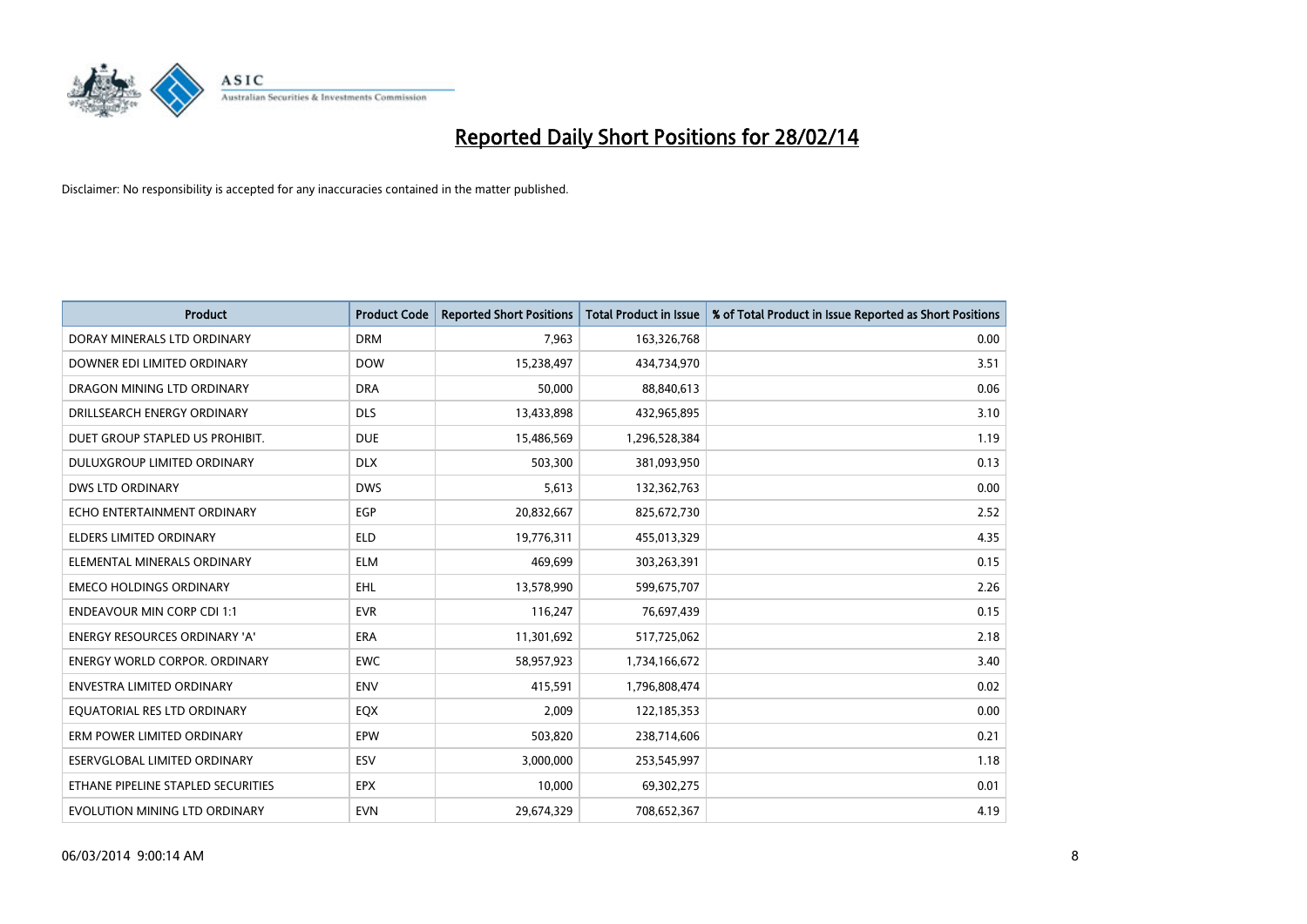

| <b>Product</b>                             | <b>Product Code</b> | <b>Reported Short Positions</b> | <b>Total Product in Issue</b> | % of Total Product in Issue Reported as Short Positions |
|--------------------------------------------|---------------------|---------------------------------|-------------------------------|---------------------------------------------------------|
| FAIRFAX MEDIA LTD ORDINARY                 | <b>FXJ</b>          | 189,224,779                     | 2,351,955,725                 | 8.05                                                    |
| <b>FANTASTIC HOLDINGS ORDINARY</b>         | FAN                 | 19,206                          | 103,068,398                   | 0.02                                                    |
| <b>FAR LTD ORDINARY</b>                    | <b>FAR</b>          | 30,018,276                      | 2,499,846,742                 | 1.20                                                    |
| FEDERATION CNTRES ORD/UNIT STAPLED SEC     | FDC                 | 4,869,410                       | 1,427,641,565                 | 0.34                                                    |
| FISHER & PAYKEL H. ORDINARY                | <b>FPH</b>          | 1,532,729                       | 551,007,043                   | 0.28                                                    |
| FLEETWOOD CORP ORDINARY                    | <b>FWD</b>          | 1,882,838                       | 60,522,619                    | 3.11                                                    |
| FLETCHER BUILDING ORDINARY                 | <b>FBU</b>          | 1,593,898                       | 687,854,788                   | 0.23                                                    |
| FLEXIGROUP LIMITED ORDINARY                | <b>FXL</b>          | 695,840                         | 304,096,060                   | 0.23                                                    |
| FLIGHT CENTRE TRAVEL ORDINARY              | <b>FLT</b>          | 5,985,683                       | 100,543,059                   | 5.95                                                    |
| FLINDERS MINES LTD ORDINARY                | <b>FMS</b>          | 5,059,936                       | 1,826,866,748                 | 0.28                                                    |
| FOCUS MINERALS LTD ORDINARY                | <b>FML</b>          | 10,000,000                      | 9,137,375,877                 | 0.11                                                    |
| FONTERRA SHARE FUND ORDINARY UNITS         | <b>FSF</b>          | 42,451                          | 106,414,814                   | 0.04                                                    |
| FORGE GROUP LIMITED ORDINARY               | FGE                 | 3,981,185                       | 86,169,014                    | 4.62                                                    |
| <b>FORTESCUE METALS GRP ORDINARY</b>       | <b>FMG</b>          | 163,463,681                     | 3,113,798,151                 | 5.25                                                    |
| <b>G.U.D. HOLDINGS ORDINARY</b>            | GUD                 | 4,524,822                       | 71,241,319                    | 6.35                                                    |
| <b>G8 EDUCATION LIMITED ORDINARY</b>       | <b>GEM</b>          | 1,536,821                       | 301,705,105                   | 0.51                                                    |
| <b>GALAXY RESOURCES ORDINARY</b>           | GXY                 | 329,458                         | 1,027,073,389                 | 0.03                                                    |
| <b>GBST HOLDINGS ORDINARY</b>              | GBT                 | 16,222                          | 66,561,725                    | 0.02                                                    |
| <b>GDI PROPERTY GRP STAPLED SECURITIES</b> | GDI                 | 256                             | 567,575,025                   | 0.00                                                    |
| <b>GENETIC TECHNOLOGIES ORDINARY</b>       | <b>GTG</b>          | 607,500                         | 631,951,612                   | 0.10                                                    |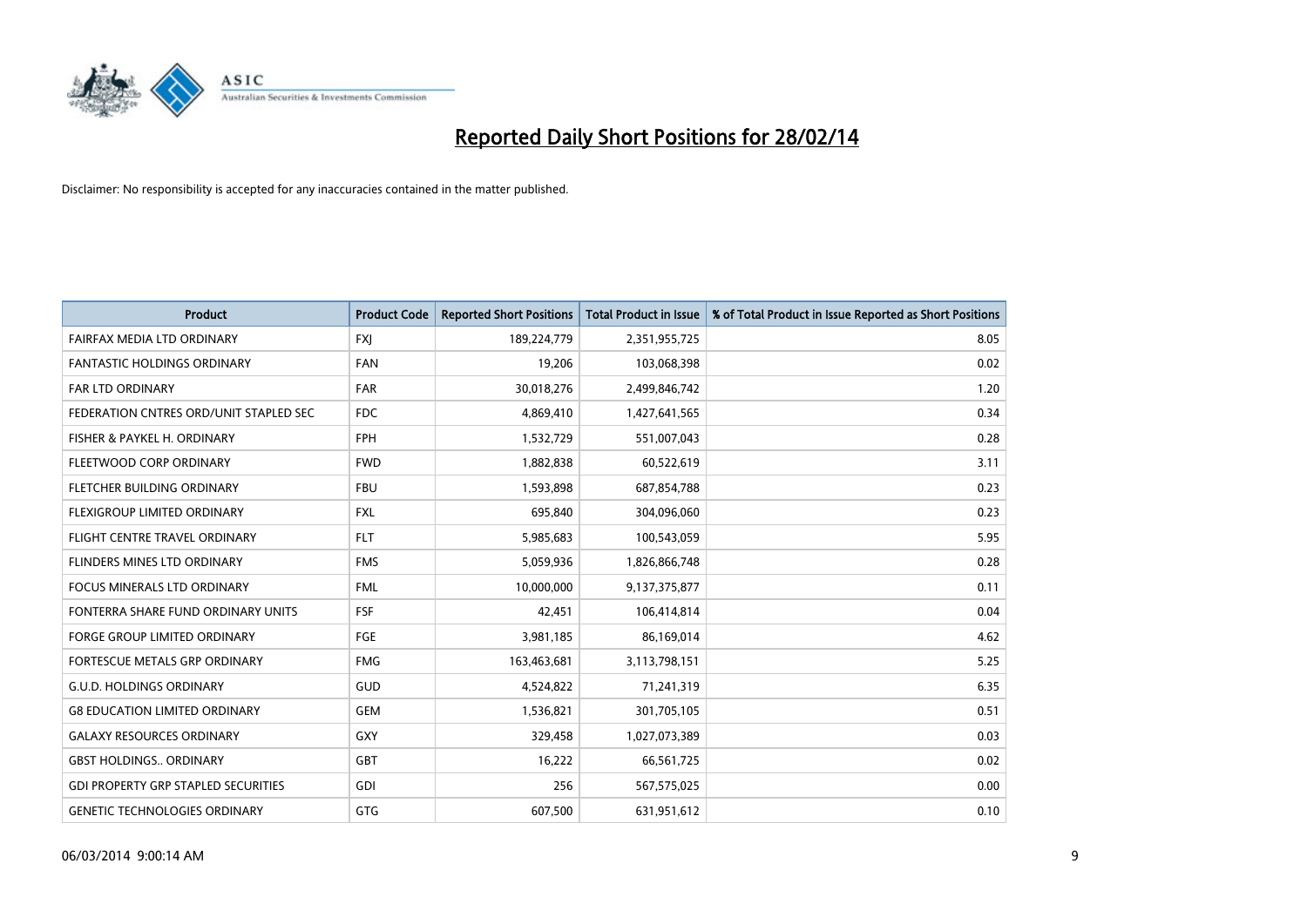

| <b>Product</b>                                   | <b>Product Code</b> | <b>Reported Short Positions</b> | <b>Total Product in Issue</b> | % of Total Product in Issue Reported as Short Positions |
|--------------------------------------------------|---------------------|---------------------------------|-------------------------------|---------------------------------------------------------|
| <b>GEODYNAMICS LIMITED ORDINARY</b>              | GDY                 | 850                             | 406,452,608                   | 0.00                                                    |
| GI DYNAMICS, INC CDI US PROHIBITED               | GID                 | 921,000                         | 395,856,465                   | 0.23                                                    |
| <b>GINDALBIE METALS LTD ORDINARY</b>             | GBG                 | 45,692,040                      | 1,493,660,842                 | 3.06                                                    |
| <b>GOODMAN FIELDER. ORDINARY</b>                 | <b>GFF</b>          | 50,231,104                      | 1,955,559,207                 | 2.57                                                    |
| <b>GOODMAN GROUP STAPLED</b>                     | <b>GMG</b>          | 2,945,457                       | 1,727,685,976                 | 0.17                                                    |
| <b>GPT GROUP STAPLED SEC.</b>                    | <b>GPT</b>          | 4,766,913                       | 1,685,779,634                 | 0.28                                                    |
| <b>GRAINCORP LIMITED A CLASS ORDINARY</b>        | <b>GNC</b>          | 1,046,549                       | 228,855,628                   | 0.46                                                    |
| <b>GRANGE RESOURCES. ORDINARY</b>                | GRR                 | 4,725,491                       | 1,157,097,869                 | 0.41                                                    |
| <b>GREENLAND MIN EN LTD ORDINARY</b>             | GGG                 | 2,094,903                       | 574,572,911                   | 0.36                                                    |
| <b>GROWTHPOINT PROPERTY ORD/UNIT STAPLED SEC</b> | GOZ                 | 6,637                           | 475,705,269                   | 0.00                                                    |
| <b>GRYPHON MINERALS LTD ORDINARY</b>             | GRY                 | 1,312,587                       | 400,889,282                   | 0.33                                                    |
| <b>GUILDFORD COAL LTD ORDINARY</b>               | <b>GUF</b>          | 62,620                          | 744,594,332                   | 0.01                                                    |
| <b>GUINNESS PEAT GROUP. CDI 1:1</b>              | <b>GPG</b>          | 81,925                          | 185,725,775                   | 0.04                                                    |
| <b>GUIARAT NRE COAL LTD ORDINARY</b>             | <b>GNM</b>          | 381,555                         | 3,139,388,006                 | 0.01                                                    |
| <b>GWA GROUP LTD ORDINARY</b>                    | <b>GWA</b>          | 8,400,610                       | 306,533,770                   | 2.74                                                    |
| <b>HARVEY NORMAN ORDINARY</b>                    | <b>HVN</b>          | 54,992,497                      | 1,062,316,784                 | 5.18                                                    |
| <b>HENDERSON GROUP CDI 1:1</b>                   | <b>HGG</b>          | 730,147                         | 664,031,107                   | 0.11                                                    |
| HFA HOLDINGS LIMITED ORDINARY                    | <b>HFA</b>          | 3,809                           | 118,738,157                   | 0.00                                                    |
| <b>HIGHLANDS PACIFIC ORDINARY</b>                | <b>HIG</b>          | 10,001                          | 854,261,346                   | 0.00                                                    |
| HILLGROVE RES LTD ORDINARY                       | <b>HGO</b>          | 475,339                         | 1,179,889,221                 | 0.04                                                    |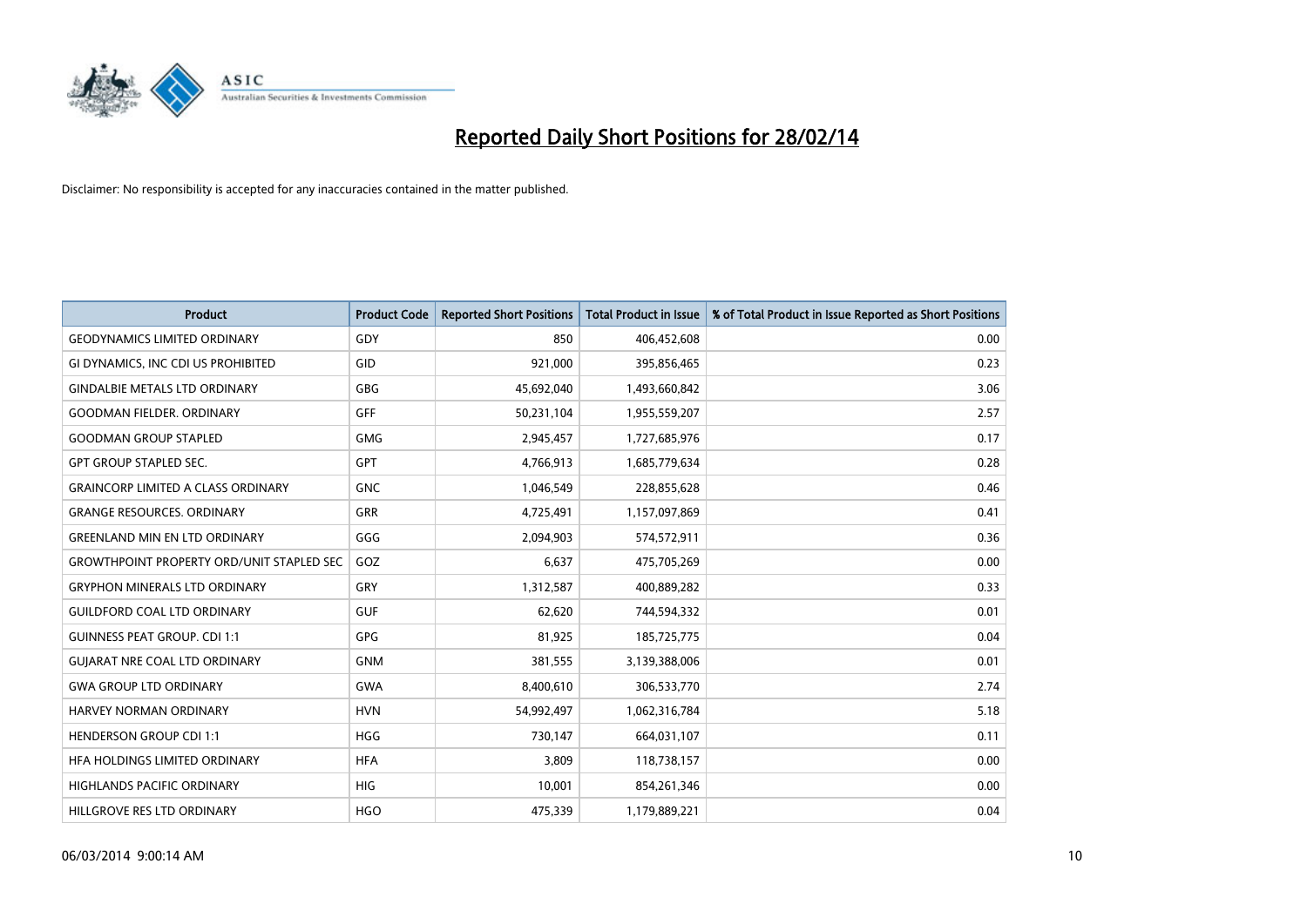

| <b>Product</b>                                | <b>Product Code</b> | <b>Reported Short Positions</b> | <b>Total Product in Issue</b> | % of Total Product in Issue Reported as Short Positions |
|-----------------------------------------------|---------------------|---------------------------------|-------------------------------|---------------------------------------------------------|
| <b>HILLS LTD ORDINARY</b>                     | HIL                 | 515,500                         | 236,619,450                   | 0.22                                                    |
| HORIZON OIL LIMITED ORDINARY                  | <b>HZN</b>          | 81,618,706                      | 1,301,147,932                 | 6.27                                                    |
| HOT CHILI LTD ORDINARY                        | <b>HCH</b>          | 10,000                          | 347,732,196                   | 0.00                                                    |
| <b>HOTEL PROPERTY STAPLED</b>                 | <b>HPI</b>          | 630,000                         | 132,870,000                   | 0.47                                                    |
| <b>ICAR ASIA LTD ORDINARY</b>                 | ICO                 | 70,295                          | 114,167,041                   | 0.06                                                    |
| <b>ICON ENERGY LIMITED ORDINARY</b>           | <b>ICN</b>          | 2,926                           | 615,774,351                   | 0.00                                                    |
| <b>IINET LIMITED ORDINARY</b>                 | <b>IIN</b>          | 384,067                         | 161,238,847                   | 0.24                                                    |
| <b>ILUKA RESOURCES ORDINARY</b>               | ILU                 | 38,150,316                      | 418,700,517                   | 9.11                                                    |
| <b>IMDEX LIMITED ORDINARY</b>                 | <b>IMD</b>          | 4,240,166                       | 210,473,188                   | 2.01                                                    |
| <b>INCITEC PIVOT ORDINARY</b>                 | IPL                 | 23,877,202                      | 1,644,919,097                 | 1.45                                                    |
| INDEPENDENCE GROUP ORDINARY                   | <b>IGO</b>          | 5,290,792                       | 233,323,905                   | 2.27                                                    |
| <b>INDOCHINE MINING LTD ORDINARY</b>          | IDC.                | 16,915                          | 965,200,471                   | 0.00                                                    |
| <b>INDOPHIL RESOURCES ORDINARY</b>            | <b>IRN</b>          | 1,585,024                       | 1,203,146,194                 | 0.13                                                    |
| <b>INFIGEN ENERGY STAPLED SECURITIES</b>      | <b>IFN</b>          | 3,563,611                       | 764,993,434                   | 0.47                                                    |
| <b>INSURANCE AUSTRALIA ORDINARY</b>           | IAG                 | 1,975,648                       | 2,341,618,048                 | 0.08                                                    |
| <b>INTREPID MINES ORDINARY</b>                | <b>IAU</b>          | 14,289,999                      | 556,612,782                   | 2.57                                                    |
| <b>INVESTA OFFICE FUND STAPLED SECURITIES</b> | <b>IOF</b>          | 443,057                         | 614,047,458                   | 0.07                                                    |
| <b>INVOCARE LIMITED ORDINARY</b>              | <b>IVC</b>          | 4,783,046                       | 110,030,298                   | 4.35                                                    |
| <b>IOOF HOLDINGS LTD ORDINARY</b>             | IFL                 | 1,922,115                       | 232,118,034                   | 0.83                                                    |
| <b>IPROPERTY GROUP LTD ORDINARY</b>           | <b>IPP</b>          | 241,107                         | 181,398,426                   | 0.13                                                    |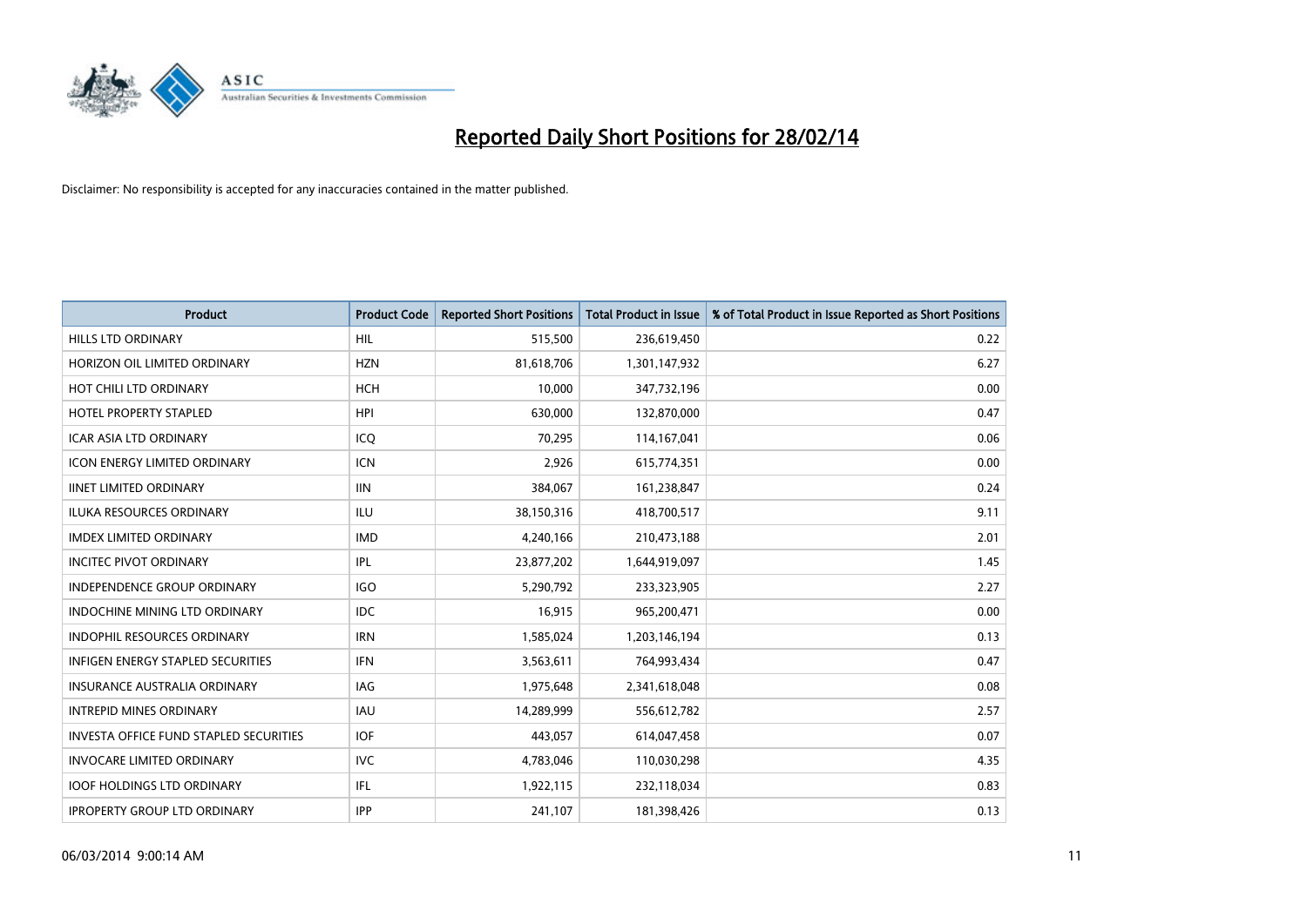

| <b>Product</b>                           | <b>Product Code</b> | <b>Reported Short Positions</b> | <b>Total Product in Issue</b> | % of Total Product in Issue Reported as Short Positions |
|------------------------------------------|---------------------|---------------------------------|-------------------------------|---------------------------------------------------------|
| <b>IRESS LIMITED ORDINARY</b>            | <b>IRE</b>          | 458.051                         | 158,585,126                   | 0.29                                                    |
| <b>IRON ORE HOLDINGS ORDINARY</b>        | <b>IOH</b>          | 9,548                           | 161,174,005                   | 0.01                                                    |
| <b>ISELECT LTD ORDINARY</b>              | <b>ISU</b>          | 211,266                         | 260,889,894                   | 0.08                                                    |
| JAMES HARDIE INDUST CHESS DEPOSITARY INT | <b>IHX</b>          | 2,965,626                       | 443,553,132                   | 0.67                                                    |
| <b>JB HI-FI LIMITED ORDINARY</b>         | <b>JBH</b>          | 11,739,123                      | 100,381,900                   | 11.69                                                   |
| <b>KAGARA LTD ORDINARY</b>               | KZL                 | 3,350,441                       | 798,953,117                   | 0.42                                                    |
| KAROON GAS AUSTRALIA ORDINARY            | <b>KAR</b>          | 8,004,855                       | 255,841,581                   | 3.13                                                    |
| KATHMANDU HOLD LTD ORDINARY              | <b>KMD</b>          | 358,084                         | 200,473,338                   | 0.18                                                    |
| <b>KBL MINING LIMITED ORDINARY</b>       | <b>KBL</b>          | 1,820                           | 393,535,629                   | 0.00                                                    |
| KINGSGATE CONSOLID. ORDINARY             | <b>KCN</b>          | 14,010,147                      | 164,154,349                   | 8.53                                                    |
| KINGSROSE MINING LTD ORDINARY            | <b>KRM</b>          | 196,413                         | 358,611,493                   | 0.05                                                    |
| LEIGHTON HOLDINGS ORDINARY               | LEI                 | 24,041,733                      | 337,235,188                   | 7.13                                                    |
| LEND LEASE GROUP UNIT/ORD STAPLED        | LLC                 | 7,988,974                       | 576,712,337                   | 1.39                                                    |
| LYCOPODIUM LIMITED ORDINARY              | LYL                 | 1                               | 38,955,103                    | 0.00                                                    |
| LYNAS CORPORATION ORDINARY               | <b>LYC</b>          | 155,169,442                     | 1,961,160,594                 | 7.91                                                    |
| M2 GRP LTD ORDINARY                      | <b>MTU</b>          | 10,854,363                      | 179,384,685                   | 6.05                                                    |
| MACA LIMITED ORDINARY                    | <b>MLD</b>          | 521,196                         | 176,476,373                   | 0.30                                                    |
| MACMAHON HOLDINGS ORDINARY               | <b>MAH</b>          | 562,698                         | 1,261,699,966                 | 0.04                                                    |
| MACO ATLAS ROADS GRP ORDINARY STAPLED    | <b>MOA</b>          | 10,012,735                      | 487,230,540                   | 2.06                                                    |
| MACQUARIE GROUP LTD ORDINARY             | <b>MOG</b>          | 1,498,576                       | 321,074,750                   | 0.47                                                    |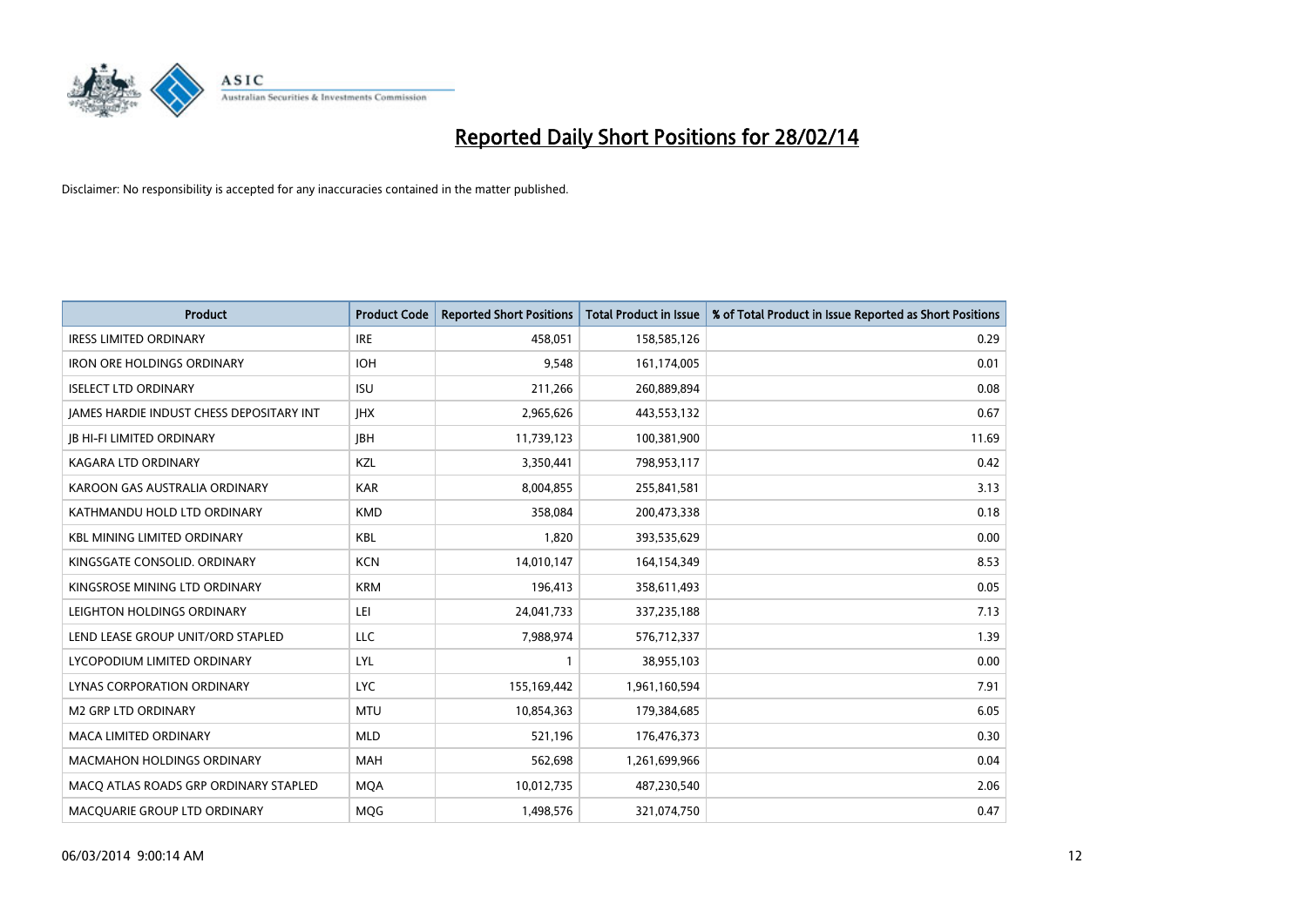

| <b>Product</b>                       | <b>Product Code</b> | <b>Reported Short Positions</b> | <b>Total Product in Issue</b> | % of Total Product in Issue Reported as Short Positions |
|--------------------------------------|---------------------|---------------------------------|-------------------------------|---------------------------------------------------------|
| MAGELLAN FIN GRP LTD ORDINARY        | <b>MFG</b>          | 1,792,791                       | 155,830,849                   | 1.15                                                    |
| <b>MATRIX C &amp; E LTD ORDINARY</b> | <b>MCE</b>          | 2,913,060                       | 94,555,428                    | 3.08                                                    |
| <b>MAVERICK DRILLING ORDINARY</b>    | <b>MAD</b>          | 6,478,706                       | 468,004,529                   | 1.38                                                    |
| <b>MAXITRANS INDUSTRIES ORDINARY</b> | <b>MXI</b>          | 323,065                         | 183,993,392                   | 0.18                                                    |
| <b>MCALEESE LTD ORDINARY</b>         | <b>MCS</b>          | 23,000                          | 296,577,121                   | 0.01                                                    |
| MCMILLAN SHAKESPEARE ORDINARY        | <b>MMS</b>          | 491,792                         | 74,523,965                    | 0.66                                                    |
| <b>MCPHERSON'S LTD ORDINARY</b>      | <b>MCP</b>          | 60,595                          | 93,994,381                    | 0.06                                                    |
| MEDUSA MINING LTD ORDINARY           | <b>MML</b>          | 6,104,210                       | 207,794,301                   | 2.94                                                    |
| MELBOURNE IT LIMITED ORDINARY        | <b>MLB</b>          | 13,472                          | 83,659,248                    | 0.02                                                    |
| MERIDIAN ENERGY INSTALMENT RECEIPTS  | <b>MEZCA</b>        | 919,051                         | 1,255,413,626                 | 0.07                                                    |
| MERLIN DIAMONDS LTD ORDINARY         | <b>MED</b>          | 6,816,027                       | 212,147,063                   | 3.21                                                    |
| <b>MERMAID MARINE ORDINARY</b>       | <b>MRM</b>          | 2,322,808                       | 232,652,241                   | 1.00                                                    |
| MESOBLAST LIMITED ORDINARY           | <b>MSB</b>          | 18,368,768                      | 321,210,394                   | 5.72                                                    |
| METALS X LIMITED ORDINARY            | <b>MLX</b>          | 498,226                         | 1,655,386,110                 | 0.03                                                    |
| METCASH LIMITED ORDINARY             | <b>MTS</b>          | 105,371,475                     | 888,338,048                   | 11.86                                                   |
| MIGHTY RIVER POWER ORDINARY          | <b>MYT</b>          | 2,644,347                       | 1,400,012,517                 | 0.19                                                    |
| MILLENNIUM MIN LTD ORDINARY          | <b>MOY</b>          | 185,027                         | 217,695,372                   | 0.08                                                    |
| MINCOR RESOURCES NL ORDINARY         | <b>MCR</b>          | 2,664,021                       | 188,208,274                   | 1.42                                                    |
| MINERAL DEPOSITS ORDINARY            | <b>MDL</b>          | 599,213                         | 103,538,786                   | 0.58                                                    |
| MINERAL RESOURCES. ORDINARY          | <b>MIN</b>          | 3,762,667                       | 186,312,198                   | 2.02                                                    |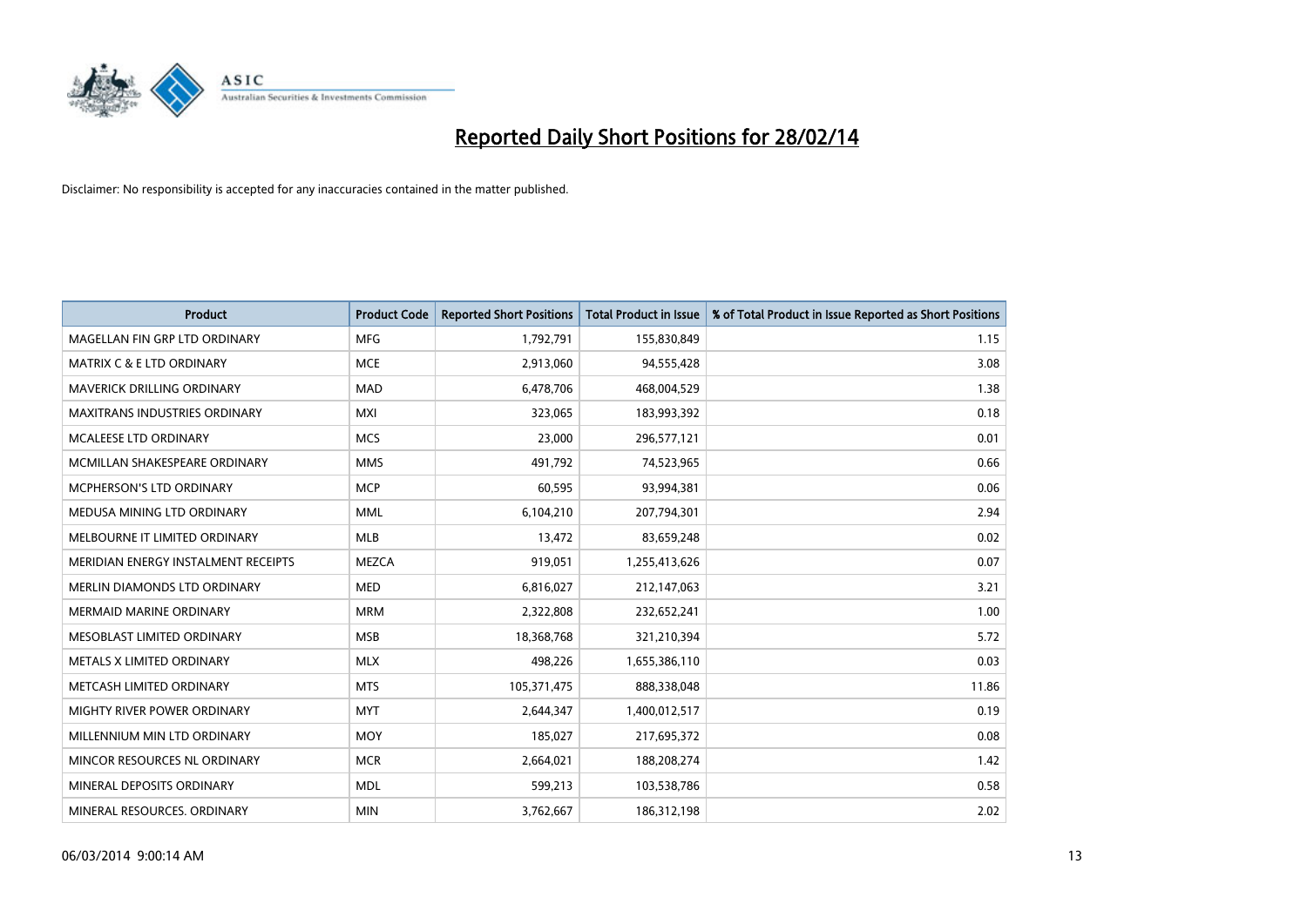

| <b>Product</b>                     | <b>Product Code</b> | <b>Reported Short Positions</b> | <b>Total Product in Issue</b> | % of Total Product in Issue Reported as Short Positions |
|------------------------------------|---------------------|---------------------------------|-------------------------------|---------------------------------------------------------|
| MINT WIRELESS ORDINARY             | <b>MNW</b>          | 1,002,223                       | 403,872,395                   | 0.25                                                    |
| MIRABELA NICKEL LTD ORDINARY       | <b>MBN</b>          | 18,855,648                      | 876,801,147                   | 2.15                                                    |
| MIRVAC GROUP STAPLED SECURITIES    | <b>MGR</b>          | 4,829,360                       | 3,664,938,678                 | 0.13                                                    |
| MOLOPO ENERGY LTD ORDINARY         | <b>MPO</b>          | 268,667                         | 247,133,976                   | 0.11                                                    |
| <b>MONADELPHOUS GROUP ORDINARY</b> | <b>MND</b>          | 13,599,786                      | 92,308,047                    | 14.73                                                   |
| MORTGAGE CHOICE LTD ORDINARY       | <b>MOC</b>          | 49,506                          | 123,780,387                   | 0.04                                                    |
| <b>MOUNT GIBSON IRON ORDINARY</b>  | <b>MGX</b>          | 6,890,336                       | 1,090,584,232                 | 0.63                                                    |
| MULTIPLEX SITES SITES              | <b>MXUPA</b>        | 1,638                           | 4,500,000                     | 0.04                                                    |
| MURCHISON METALS LTD ORDINARY      | <b>MMX</b>          | 216,291                         | 450,497,346                   | 0.05                                                    |
| MYER HOLDINGS LTD ORDINARY         | <b>MYR</b>          | 81,016,563                      | 585,684,551                   | 13.83                                                   |
| NANOSONICS LIMITED ORDINARY        | <b>NAN</b>          | 232,374                         | 263,125,129                   | 0.09                                                    |
| NATIONAL AUST, BANK ORDINARY       | <b>NAB</b>          | 6,010,352                       | 2,351,444,811                 | 0.26                                                    |
| NATIONAL STORAGE STAPLED           | <b>NSR</b>          | 22,076                          | 244,897,097                   | 0.01                                                    |
| NAVITAS LIMITED ORDINARY           | <b>NVT</b>          | 3,368,726                       | 375,416,910                   | 0.90                                                    |
| NEON ENERGY LIMITED ORDINARY       | <b>NEN</b>          | 864,859                         | 553,037,848                   | 0.16                                                    |
| NEUREN PHARMACEUT. ORDINARY        | <b>NEU</b>          | 294,363                         | 1,533,017,172                 | 0.02                                                    |
| NEW GUINEA ENERGY ORDINARY         | <b>NGE</b>          | 38,340,318                      | 846,541,193                   | 4.53                                                    |
| NEW HOPE CORPORATION ORDINARY      | <b>NHC</b>          | 254,983                         | 830,933,112                   | 0.03                                                    |
| NEWCREST MINING ORDINARY           | <b>NCM</b>          | 10,026,859                      | 766,510,971                   | 1.31                                                    |
| NEWS CORP A NON-VOTING CDI         | <b>NWSLV</b>        | 525,623                         | 3,888,141                     | 13.52                                                   |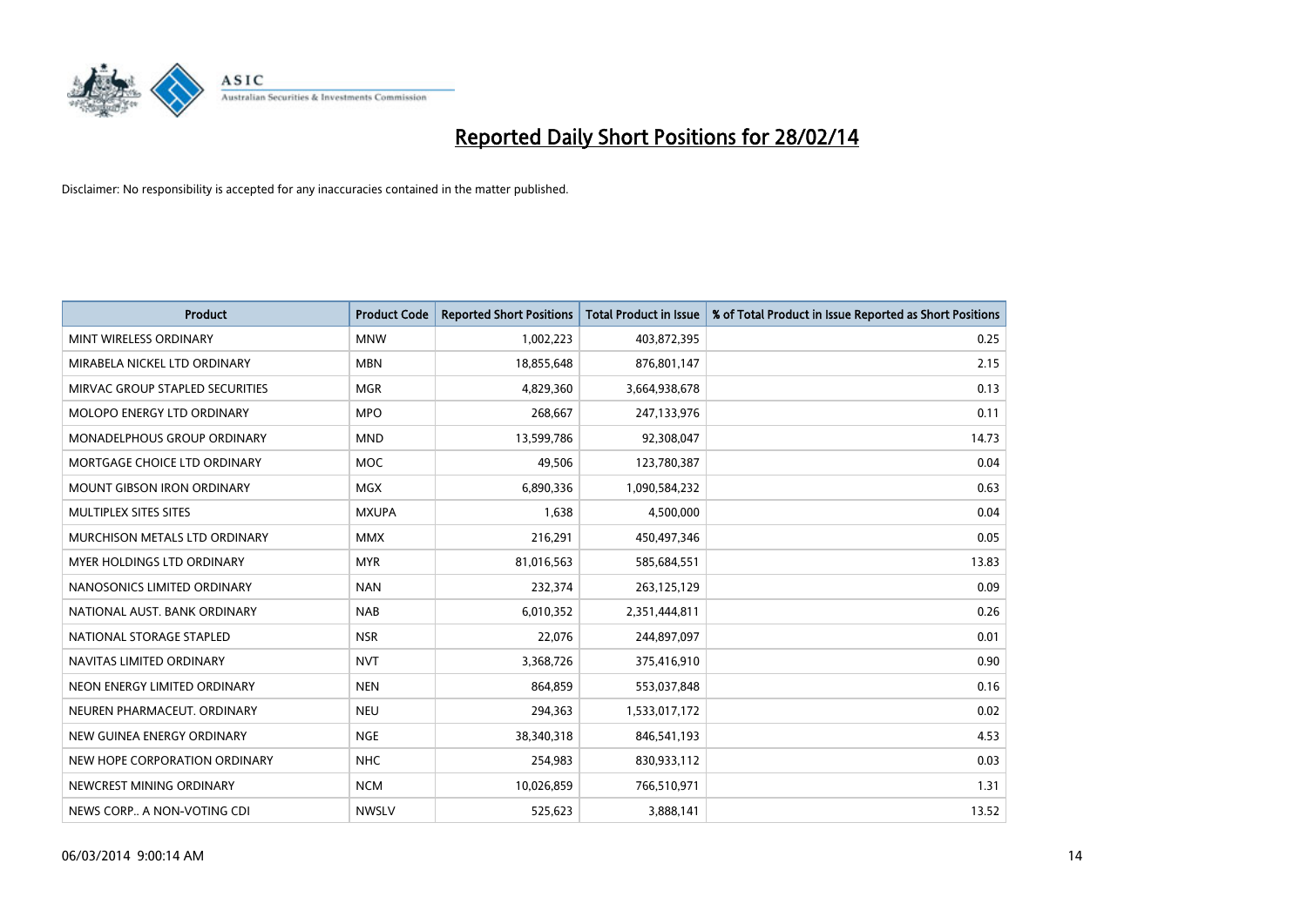

| <b>Product</b>                        | <b>Product Code</b> | <b>Reported Short Positions</b> | <b>Total Product in Issue</b> | % of Total Product in Issue Reported as Short Positions |
|---------------------------------------|---------------------|---------------------------------|-------------------------------|---------------------------------------------------------|
| NEWS CORP B VOTING CDI                | <b>NWS</b>          | 2,702,099                       | 18,687,860                    | 14.46                                                   |
| NEWSAT LIMITED ORDINARY               | <b>NWT</b>          | 2,544,083                       | 596,460,931                   | 0.43                                                    |
| NEXTDC LIMITED ORDINARY               | <b>NXT</b>          | 8,678,658                       | 192,904,486                   | 4.50                                                    |
| NEXUS ENERGY LIMITED ORDINARY         | <b>NXS</b>          | 1,462,101                       | 1,330,219,459                 | 0.11                                                    |
| NIB HOLDINGS LIMITED ORDINARY         | <b>NHF</b>          | 3,757,611                       | 439,004,182                   | 0.86                                                    |
| NICK SCALI LIMITED ORDINARY           | <b>NCK</b>          | 2,001                           | 81,000,000                    | 0.00                                                    |
| NIDO PETROLEUM ORDINARY               | <b>NDO</b>          | 47,402                          | 2,048,317,635                 | 0.00                                                    |
| NINE ENTERTAINMENT ORDINARY           | <b>NEC</b>          | 9,394,950                       | 940,295,023                   | 1.00                                                    |
| NOBLE MINERAL RES ORDINARY            | <b>NMG</b>          | 2,365,726                       | 666,397,952                   | 0.36                                                    |
| NORTHERN IRON LTD ORDINARY            | <b>NFE</b>          | 27,072                          | 484,405,314                   | 0.01                                                    |
| NORTHERN STAR ORDINARY                | <b>NST</b>          | 450,351                         | 492,732,158                   | 0.09                                                    |
| NOVOGEN LIMITED ORDINARY              | <b>NRT</b>          | 129,193                         | 163,810,997                   | 0.08                                                    |
| NRW HOLDINGS LIMITED ORDINARY         | <b>NWH</b>          | 13,918,183                      | 278,888,011                   | 4.99                                                    |
| NUCOAL RESOURCES LTD ORDINARY         | <b>NCR</b>          | $\mathbf{1}$                    | 768,612,354                   | 0.00                                                    |
| NUFARM LIMITED ORDINARY               | <b>NUF</b>          | 15,281,663                      | 263,725,895                   | 5.79                                                    |
| OAKTON LIMITED ORDINARY               | <b>OKN</b>          | 432,415                         | 89,975,235                    | 0.48                                                    |
| OCEANAGOLD CORP. CHESS DEPOSITARY INT | <b>OGC</b>          | 1,107,908                       | 300,350,129                   | 0.37                                                    |
| OIL SEARCH LTD ORDINARY               | OSH                 | 9,273,702                       | 1,343,361,150                 | 0.69                                                    |
| OILEX LTD ORDINARY                    | <b>OEX</b>          | 456                             | 515,779,699                   | 0.00                                                    |
| OM HOLDINGS LIMITED ORDINARY          | OMH                 | 2,906,270                       | 733,423,337                   | 0.40                                                    |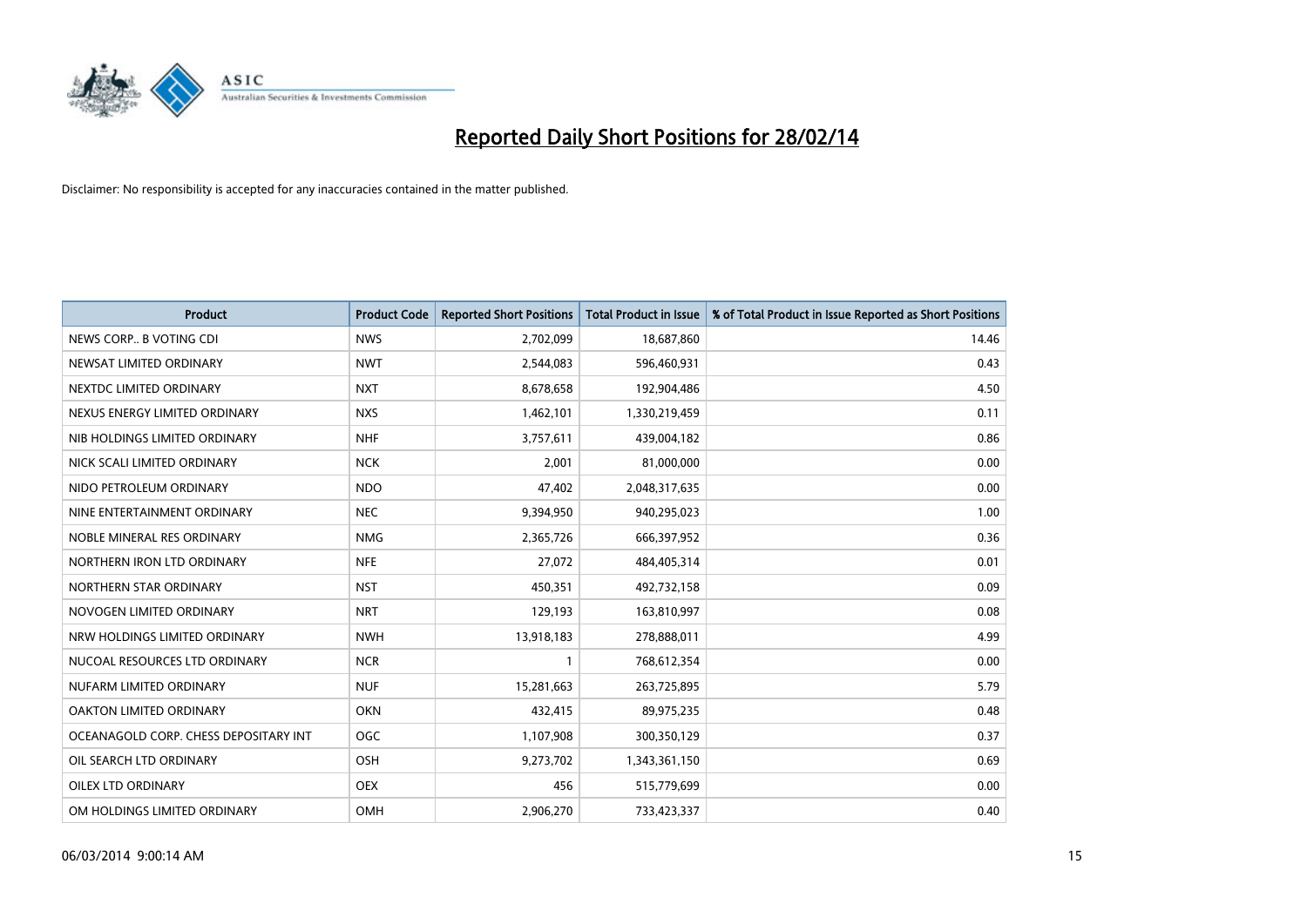

| <b>Product</b>                | <b>Product Code</b> | <b>Reported Short Positions</b> | <b>Total Product in Issue</b> | % of Total Product in Issue Reported as Short Positions |
|-------------------------------|---------------------|---------------------------------|-------------------------------|---------------------------------------------------------|
| ORICA LIMITED ORDINARY        | ORI                 | 9,287,917                       | 370,924,362                   | 2.50                                                    |
| ORIGIN ENERGY ORDINARY        | <b>ORG</b>          | 7,783,031                       | 1,101,228,973                 | 0.71                                                    |
| OROCOBRE LIMITED ORDINARY     | <b>ORE</b>          | 1,617,118                       | 132,041,911                   | 1.22                                                    |
| ORORA LIMITED ORDINARY        | <b>ORA</b>          | 164,130                         | 1,206,684,923                 | 0.01                                                    |
| OROTONGROUP LIMITED ORDINARY  | ORL                 | 221,827                         | 40,880,902                    | 0.54                                                    |
| OZ MINERALS ORDINARY          | <b>OZL</b>          | 9,200,369                       | 303,470,022                   | 3.03                                                    |
| OZFOREX GROUP LTD ORDINARY    | <b>OFX</b>          | 2,160,603                       | 240,000,000                   | 0.90                                                    |
| PACIFIC BRANDS ORDINARY       | <b>PBG</b>          | 5,279,643                       | 912,915,695                   | 0.58                                                    |
| PACT GROUP HLDGS LTD ORDINARY | <b>PGH</b>          | 2,365,293                       | 294,097,961                   | 0.80                                                    |
| PALADIN ENERGY LTD ORDINARY   | <b>PDN</b>          | 101,968,391                     | 964, 367, 284                 | 10.57                                                   |
| PANAUST LIMITED ORDINARY      | <b>PNA</b>          | 10,706,106                      | 634,392,712                   | 1.69                                                    |
| PANORAMIC RESOURCES ORDINARY  | PAN                 | 289,250                         | 322,275,824                   | 0.09                                                    |
| PANTERRA GOLD LTD ORDINARY    | PGI                 | $\mathbf{1}$                    | 772,781,012                   | 0.00                                                    |
| PAPERLINX LIMITED ORDINARY    | <b>PPX</b>          | 45,095                          | 641,822,011                   | 0.01                                                    |
| PAPILLON RES LTD ORDINARY     | PIR                 | 8,612,621                       | 340,894,210                   | 2.53                                                    |
| PATTIES FOODS LTD ORDINARY    | PFL                 | 10,000                          | 139,144,338                   | 0.01                                                    |
| PEET LIMITED ORDINARY         | <b>PPC</b>          | 408,951                         | 433,389,348                   | 0.09                                                    |
| PENINSULA ENERGY LTD ORDINARY | <b>PEN</b>          | 1                               | 3,252,530,235                 | 0.00                                                    |
| PERPETUAL LIMITED ORDINARY    | <b>PPT</b>          | 1,181,161                       | 46,529,270                    | 2.54                                                    |
| PERSEUS MINING LTD ORDINARY   | PRU                 | 7,537,211                       | 526,656,401                   | 1.43                                                    |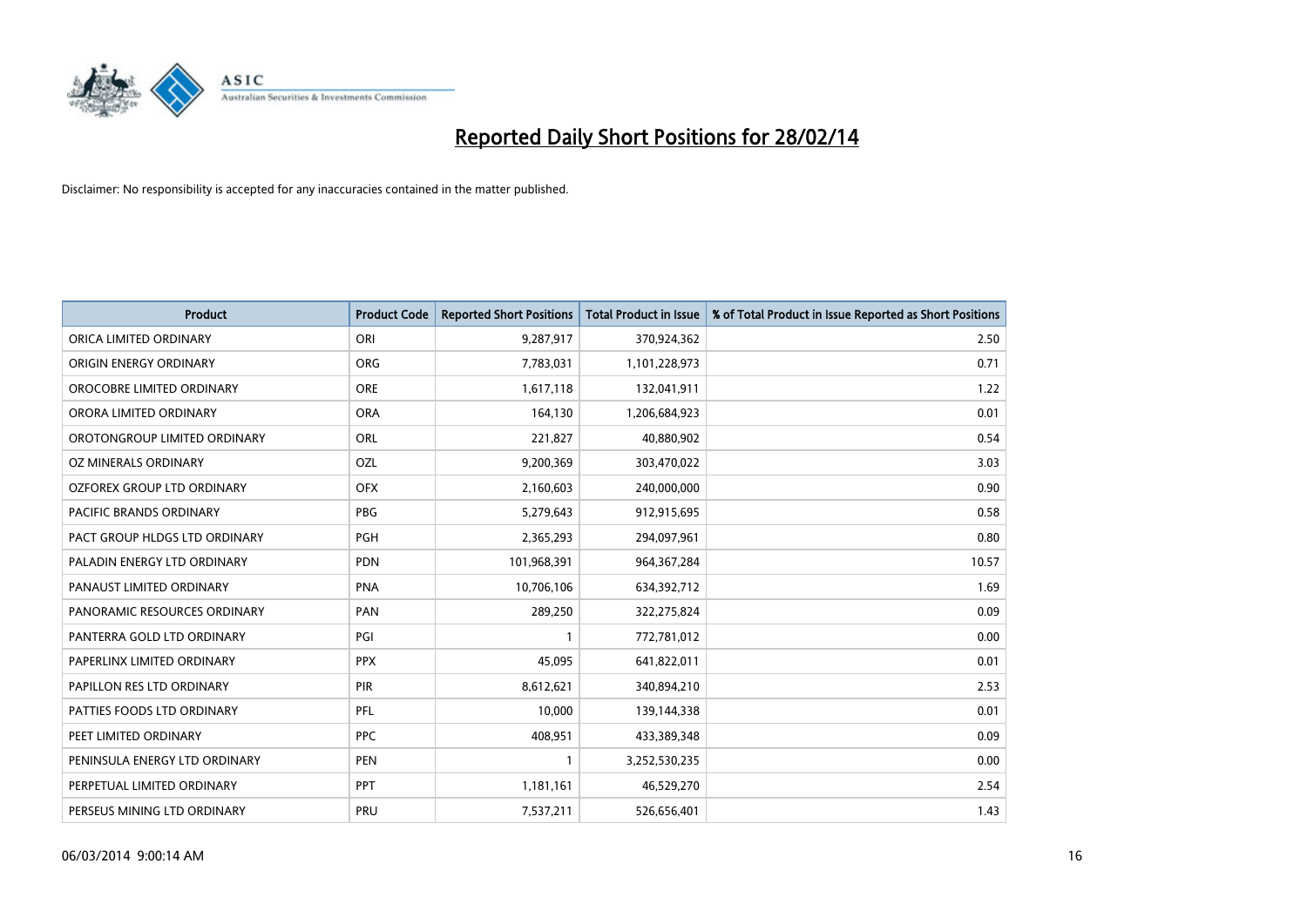

| <b>Product</b>                    | <b>Product Code</b> | <b>Reported Short Positions</b> | <b>Total Product in Issue</b> | % of Total Product in Issue Reported as Short Positions |
|-----------------------------------|---------------------|---------------------------------|-------------------------------|---------------------------------------------------------|
| PHARMAXIS LTD ORDINARY            | <b>PXS</b>          | 891,242                         | 309,052,349                   | 0.29                                                    |
| PHOSPHAGENICS LTD. ORDINARY       | <b>POH</b>          | 50,000                          | 1,020,465,957                 | 0.00                                                    |
| PLATINUM ASSET ORDINARY           | <b>PTM</b>          | 453,712                         | 579,266,095                   | 0.08                                                    |
| PLATINUM AUSTRALIA ORDINARY       | <b>PLA</b>          | 836,127                         | 504,968,043                   | 0.17                                                    |
| PMP LIMITED ORDINARY              | <b>PMP</b>          | 1,584,873                       | 323,781,124                   | 0.49                                                    |
| PRANA BIOTECHNOLOGY ORDINARY      | PBT                 | 3,928,229                       | 422,659,996                   | 0.93                                                    |
| PREMIER INVESTMENTS ORDINARY      | <b>PMV</b>          | 225,065                         | 155,314,874                   | 0.14                                                    |
| PRIMA BIOMED LTD ORDINARY         | <b>PRR</b>          | 3,036,598                       | 1,228,709,341                 | 0.25                                                    |
| PRIMARY HEALTH CARE ORDINARY      | <b>PRY</b>          | 18,376,033                      | 504,956,647                   | 3.64                                                    |
| PRIME MEDIA GRP LTD ORDINARY      | <b>PRT</b>          | 933,111                         | 366,330,303                   | 0.25                                                    |
| PROGRAMMED ORDINARY               | <b>PRG</b>          | 3,732                           | 118,235,616                   | 0.00                                                    |
| PURA VIDA ENERGY NL ORDINARY      | <b>PVD</b>          | 25,468                          | 126,641,883                   | 0.02                                                    |
| <b>QANTAS AIRWAYS ORDINARY</b>    | QAN                 | 68,825,706                      | 2,196,330,250                 | 3.13                                                    |
| OBE INSURANCE GROUP ORDINARY      | <b>OBE</b>          | 19,597,235                      | 1,248,704,599                 | 1.57                                                    |
| <b>QUBE HOLDINGS LTD ORDINARY</b> | QUB                 | 21,788,650                      | 931,433,499                   | 2.34                                                    |
| RAMELIUS RESOURCES ORDINARY       | <b>RMS</b>          | 161,083                         | 365,380,380                   | 0.04                                                    |
| RAMSAY HEALTH CARE ORDINARY       | <b>RHC</b>          | 1,836,586                       | 202,081,252                   | 0.91                                                    |
| <b>RCR TOMLINSON ORDINARY</b>     | <b>RCR</b>          | 493,447                         | 136,696,590                   | 0.36                                                    |
| <b>REA GROUP ORDINARY</b>         | <b>REA</b>          | 822,578                         | 131,714,699                   | 0.62                                                    |
| RECALL HOLDINGS LTD ORDINARY      | <b>REC</b>          | 864,872                         | 312,836,448                   | 0.28                                                    |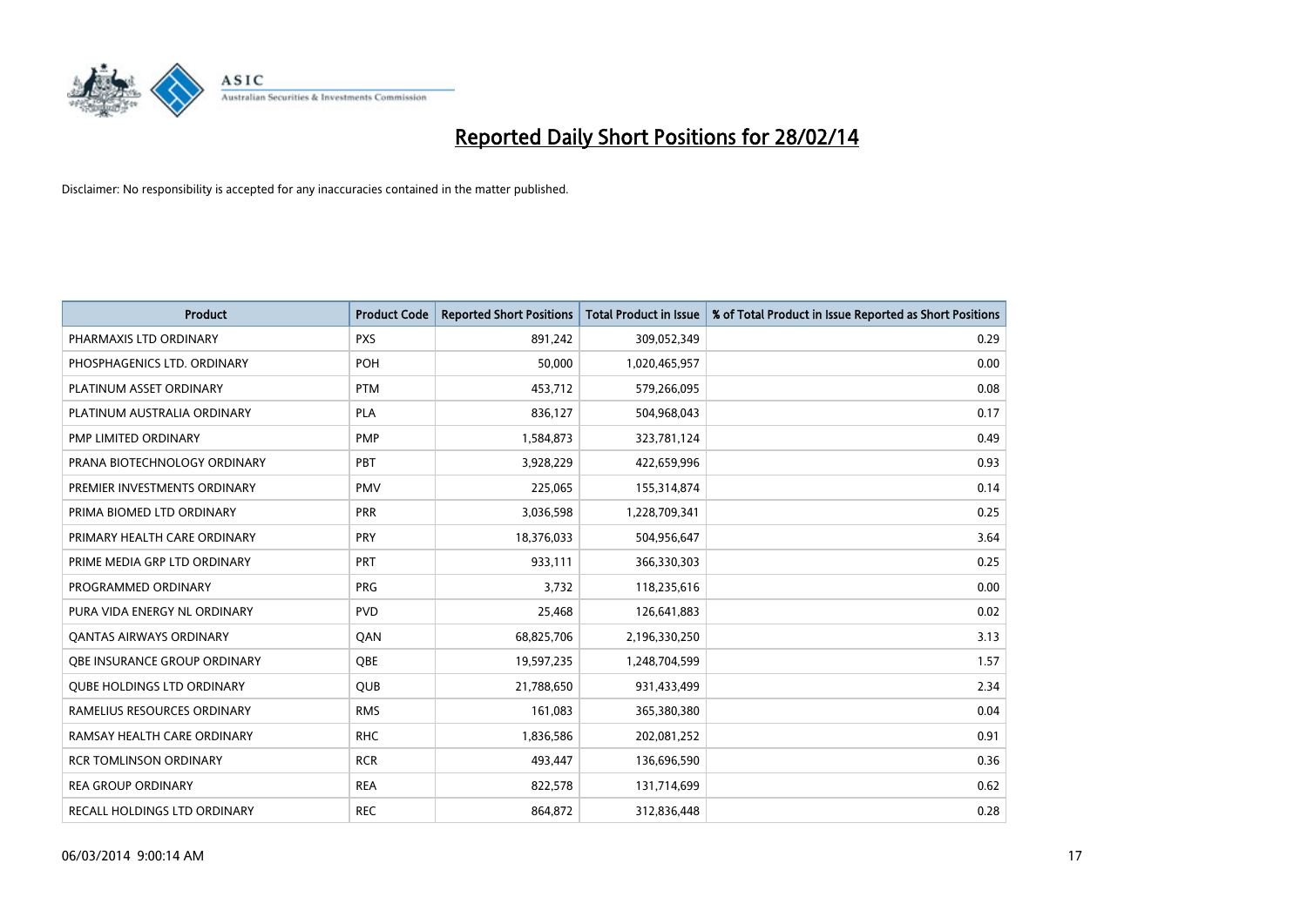

| <b>Product</b>                      | <b>Product Code</b> | <b>Reported Short Positions</b> | <b>Total Product in Issue</b> | % of Total Product in Issue Reported as Short Positions |
|-------------------------------------|---------------------|---------------------------------|-------------------------------|---------------------------------------------------------|
| <b>RECKON LIMITED ORDINARY</b>      | <b>RKN</b>          | 165,887                         | 126,913,066                   | 0.13                                                    |
| <b>RED FORK ENERGY ORDINARY</b>     | <b>RFE</b>          | 2,089,188                       | 501,051,719                   | 0.42                                                    |
| REDBANK ENERGY LTD ORDINARY         | <b>AEI</b>          | 13                              | 786,287                       | 0.00                                                    |
| REECE AUSTRALIA LTD. ORDINARY       | <b>REH</b>          | 335                             | 99,600,000                    | 0.00                                                    |
| REED RESOURCES LTD ORDINARY         | <b>RDR</b>          | 250,000                         | 523,453,895                   | 0.05                                                    |
| <b>REGIS RESOURCES ORDINARY</b>     | <b>RRL</b>          | 16,824,227                      | 499,744,095                   | 3.37                                                    |
| RESMED INC CDI 10:1                 | <b>RMD</b>          | 30,217,602                      | 1,415,926,590                 | 2.13                                                    |
| <b>RESOLUTE MINING ORDINARY</b>     | <b>RSG</b>          | 10,291,450                      | 641,189,223                   | 1.61                                                    |
| RESOURCE EQUIP LTD ORDINARY         | <b>ROL</b>          | 300                             | 251,131,629                   | 0.00                                                    |
| <b>RESOURCE GENERATION ORDINARY</b> | <b>RES</b>          | 224,300                         | 581,380,338                   | 0.04                                                    |
| RETAIL FOOD GROUP ORDINARY          | <b>RFG</b>          | 3,021,177                       | 144,049,390                   | 2.10                                                    |
| REX MINERALS LIMITED ORDINARY       | <b>RXM</b>          | 1,596,382                       | 188,907,284                   | 0.85                                                    |
| <b>RIDLEY CORPORATION ORDINARY</b>  | <b>RIC</b>          | 2,290,122                       | 307,817,071                   | 0.74                                                    |
| RIO TINTO LIMITED ORDINARY          | <b>RIO</b>          | 3,660,725                       | 435,758,720                   | 0.84                                                    |
| ROC OIL COMPANY ORDINARY            | <b>ROC</b>          | 694,373                         | 686,461,740                   | 0.10                                                    |
| <b>RURALCO HOLDINGS ORDINARY</b>    | <b>RHL</b>          | 10,543                          | 71,860,206                    | 0.01                                                    |
| SAI GLOBAL LIMITED ORDINARY         | SAI                 | 10,450,660                      | 210,774,480                   | 4.96                                                    |
| SALMAT LIMITED ORDINARY             | <b>SLM</b>          | 998                             | 159,812,799                   | 0.00                                                    |
| SAMSON OIL & GAS LTD ORDINARY       | SSN                 | 8,932,000                       | 2,547,627,193                 | 0.35                                                    |
| SANDFIRE RESOURCES ORDINARY         | <b>SFR</b>          | 1,159,257                       | 155,640,968                   | 0.74                                                    |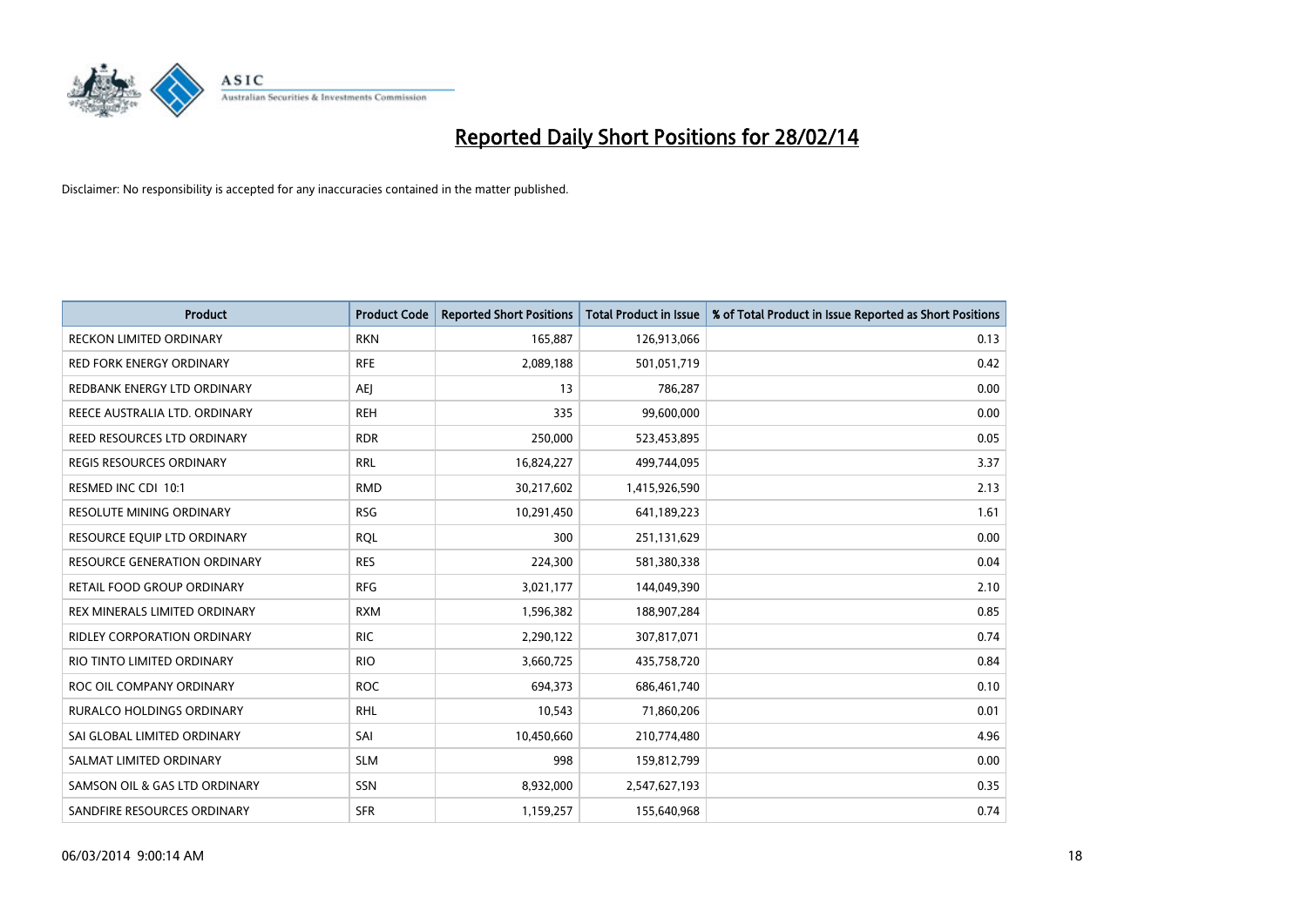

| <b>Product</b>                           | <b>Product Code</b> | <b>Reported Short Positions</b> | <b>Total Product in Issue</b> | % of Total Product in Issue Reported as Short Positions |
|------------------------------------------|---------------------|---------------------------------|-------------------------------|---------------------------------------------------------|
| <b>SANTOS LTD ORDINARY</b>               | <b>STO</b>          | 5,588,780                       | 970,270,108                   | 0.58                                                    |
| SARACEN MINERAL ORDINARY                 | <b>SAR</b>          | 4,129,102                       | 595,263,186                   | 0.69                                                    |
| SCA PROPERTY GROUP STAPLED SECURITIES    | <b>SCP</b>          | 38,986,073                      | 648,628,320                   | 6.01                                                    |
| SEDGMAN LIMITED ORDINARY                 | <b>SDM</b>          | 222,369                         | 223,224,636                   | 0.10                                                    |
| SEEK LIMITED ORDINARY                    | <b>SEK</b>          | 3,638,897                       | 339,167,526                   | 1.07                                                    |
| SELECT HARVESTS ORDINARY                 | SHV                 | 16,740                          | 57,815,720                    | 0.03                                                    |
| SENEX ENERGY LIMITED ORDINARY            | <b>SXY</b>          | 6,790,938                       | 1,145,008,917                 | 0.59                                                    |
| SERVCORP LIMITED ORDINARY                | SRV                 | 17,053                          | 98,432,275                    | 0.02                                                    |
| SERVICE STREAM ORDINARY                  | <b>SSM</b>          | 30                              | 284,443,570                   | 0.00                                                    |
| SEVEN GROUP HOLDINGS ORDINARY            | <b>SVW</b>          | 3,510,828                       | 308,160,281                   | 1.14                                                    |
| SEVEN WEST MEDIA LTD ORDINARY            | SWM                 | 9,673,088                       | 999,160,872                   | 0.97                                                    |
| SIGMA PHARMACEUTICAL ORDINARY            | <b>SIP</b>          | 8,308,537                       | 1,119,954,243                 | 0.74                                                    |
| SILEX SYSTEMS ORDINARY                   | <b>SLX</b>          | 2,812,634                       | 170,367,734                   | 1.65                                                    |
| SILVER CHEF LIMITED ORDINARY             | SIV                 | 98,261                          | 29,333,629                    | 0.33                                                    |
| SILVER LAKE RESOURCE ORDINARY            | <b>SLR</b>          | 35,703,999                      | 437,594,758                   | 8.16                                                    |
| SIMS METAL MGMT LTD ORDINARY             | SGM                 | 11,828,560                      | 204,459,583                   | 5.79                                                    |
| SINGAPORE TELECOMM. CHESS DEPOSITARY INT | SGT                 | 6,118,541                       | 152,192,407                   | 4.02                                                    |
| SINO GAS ENERGY ORDINARY                 | <b>SEH</b>          | 162,130                         | 1,530,457,040                 | 0.01                                                    |
| SIRIUS RESOURCES NL ORDINARY             | <b>SIR</b>          | 9,623,591                       | 261,980,167                   | 3.67                                                    |
| SIRTEX MEDICAL ORDINARY                  | <b>SRX</b>          | 50,872                          | 56,108,439                    | 0.09                                                    |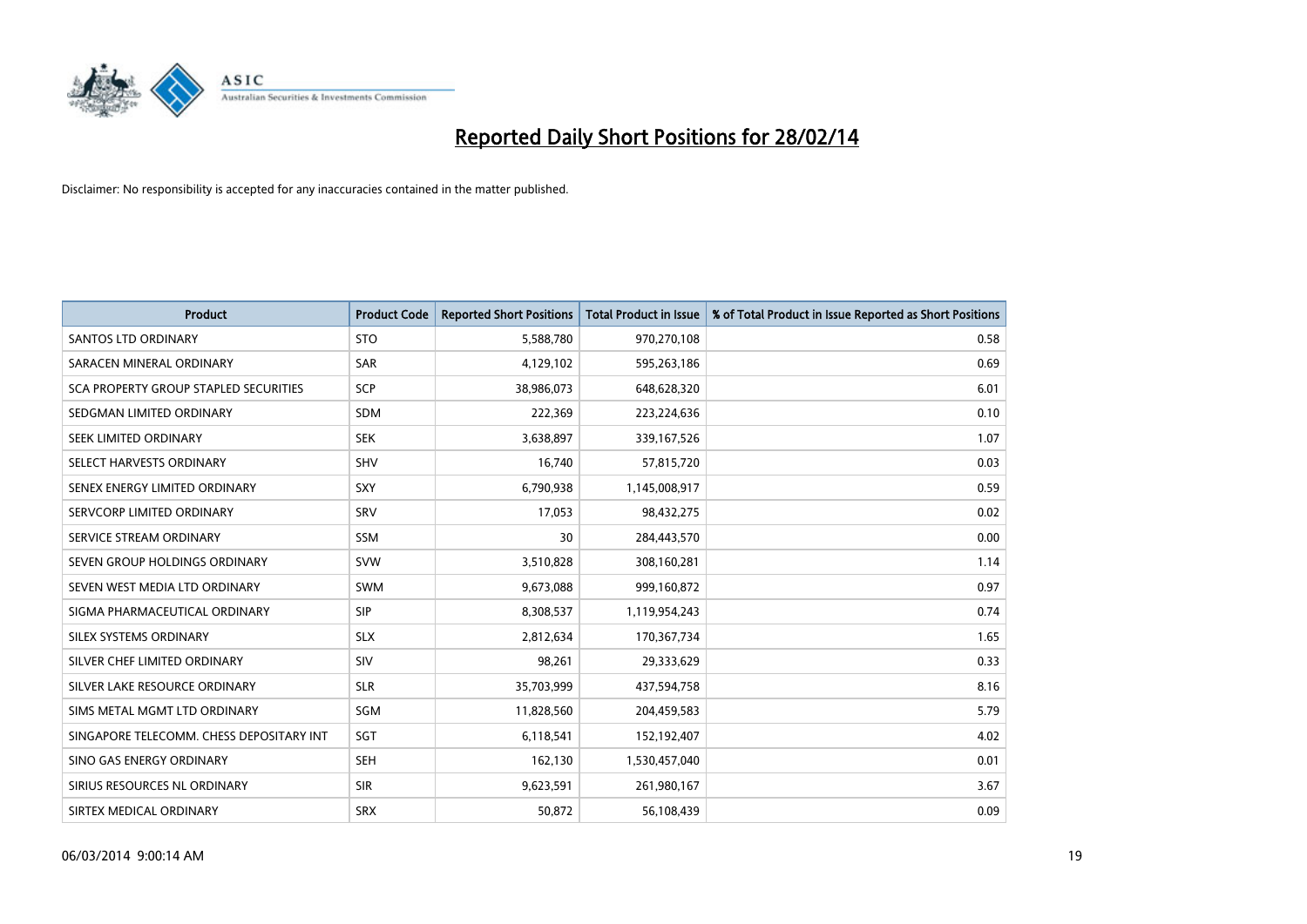

| <b>Product</b>                           | <b>Product Code</b> | <b>Reported Short Positions</b> | <b>Total Product in Issue</b> | % of Total Product in Issue Reported as Short Positions |
|------------------------------------------|---------------------|---------------------------------|-------------------------------|---------------------------------------------------------|
| SKILLED GROUP LTD ORDINARY               | <b>SKE</b>          | 2,610,916                       | 235,254,496                   | 1.11                                                    |
| SKY NETWORK ORDINARY                     | <b>SKT</b>          | 102,339                         | 389,139,785                   | 0.03                                                    |
| SKYCITY ENT GRP LTD ORDINARY             | <b>SKC</b>          | 186,449                         | 580,016,676                   | 0.03                                                    |
| <b>SLATER &amp; GORDON ORDINARY</b>      | SGH                 | 1,583,725                       | 203,821,542                   | 0.78                                                    |
| SMS MANAGEMENT, ORDINARY                 | SMX                 | 2,679,341                       | 70,099,763                    | 3.82                                                    |
| SONIC HEALTHCARE ORDINARY                | <b>SHL</b>          | 4,917,655                       | 400,746,556                   | 1.23                                                    |
| SOUL PATTINSON (W.H) ORDINARY            | SOL                 | 56,272                          | 239,395,320                   | 0.02                                                    |
| SOUTH BOULDER MINES ORDINARY             | <b>STB</b>          | $\mathbf{1}$                    | 128,477,826                   | 0.00                                                    |
| SP AUSNET STAPLED SECURITIES             | SPN                 | 68,647,054                      | 3,386,607,080                 | 2.03                                                    |
| SPARK INFRASTRUCTURE STAPLED NOTE & UNIT | SKI                 | 55,900,954                      | 1,326,734,264                 | 4.21                                                    |
| SPDR 200 FUND ETF UNITS                  | <b>STW</b>          | 125,094                         | 45,626,368                    | 0.27                                                    |
| SPDR 200 RESOURCES ETF UNITS             | <b>OZR</b>          | 59,888                          | 1,601,962                     | 3.74                                                    |
| SPDR SMALL ORDS ETF UNITS                | SSO                 | 176,018                         | 801,304                       | 21.97                                                   |
| SPECIALTY FASHION ORDINARY               | <b>SFH</b>          | 50,001                          | 192,236,121                   | 0.03                                                    |
| ST BARBARA LIMITED ORDINARY              | <b>SBM</b>          | 21,184,534                      | 488,074,077                   | 4.34                                                    |
| STARPHARMA HOLDINGS ORDINARY             | <b>SPL</b>          | 12,275,909                      | 284,664,680                   | 4.31                                                    |
| STEADFAST GROUP LTD ORDINARY             | <b>SDF</b>          | 646,117                         | 500,971,408                   | 0.13                                                    |
| STHN CROSS MEDIA ORDINARY                | SXL                 | 4,199,673                       | 705,099,800                   | 0.60                                                    |
| STOCKLAND UNITS/ORD STAPLED              | SGP                 | 14,001,267                      | 2,305,750,747                 | 0.61                                                    |
| STRAITS RES LTD. ORDINARY                | <b>SRQ</b>          | 28,747                          | 1,217,730,293                 | 0.00                                                    |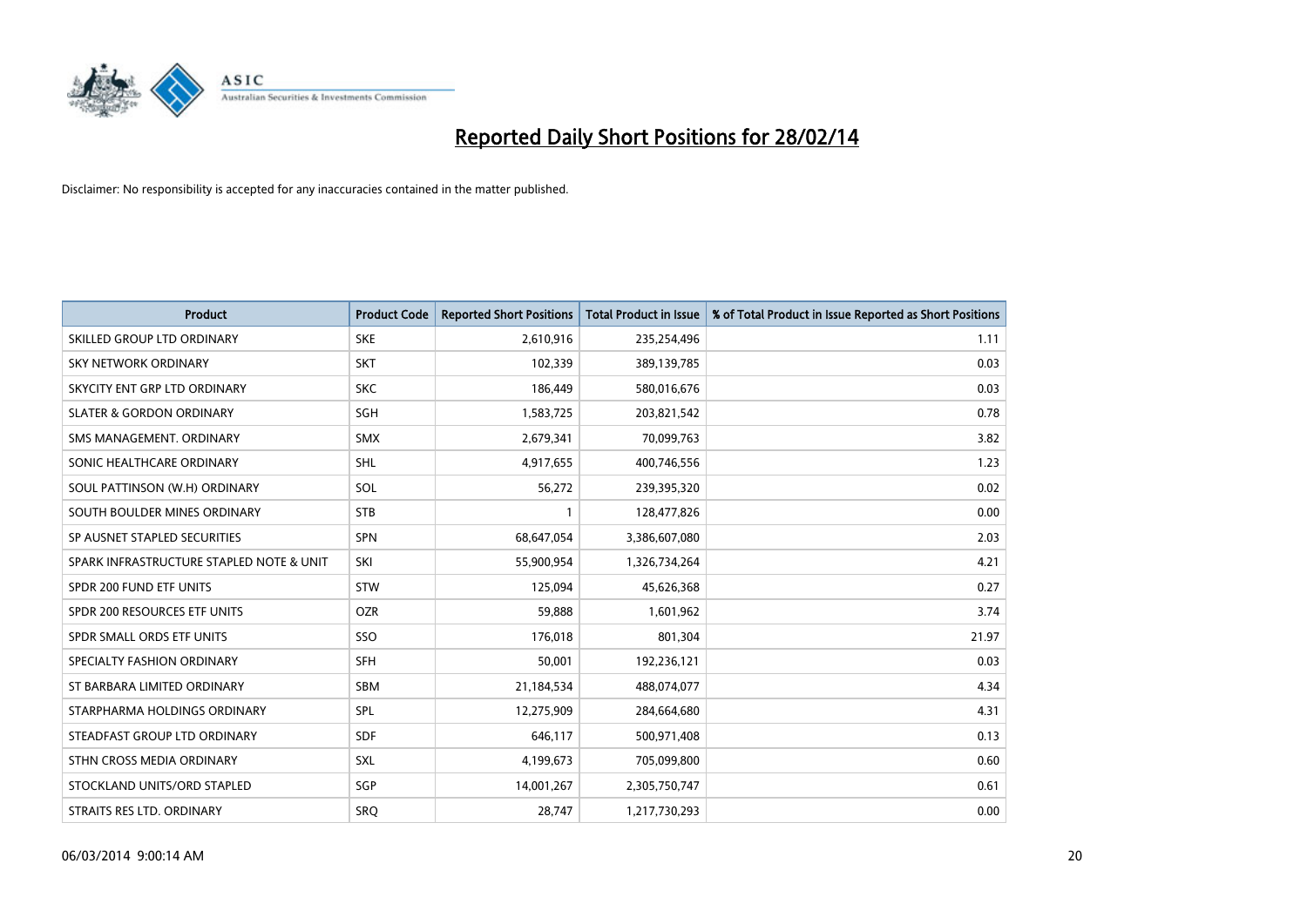

| <b>Product</b>                       | <b>Product Code</b> | <b>Reported Short Positions</b> | <b>Total Product in Issue</b> | % of Total Product in Issue Reported as Short Positions |
|--------------------------------------|---------------------|---------------------------------|-------------------------------|---------------------------------------------------------|
| STRATA-X ENERGY LTD CDI 1:1          | <b>SXA</b>          | 9,651,064                       | 88,970,180                    | 10.85                                                   |
| STRIKE ENERGY LTD ORDINARY           | <b>STX</b>          | 5,000                           | 706,519,664                   | 0.00                                                    |
| STW COMMUNICATIONS ORDINARY          | SGN                 | 467,339                         | 403,828,512                   | 0.12                                                    |
| <b>SUDA LTD ORDINARY</b>             | SUD                 | 13,255,866                      | 924,052,169                   | 1.43                                                    |
| SUNCORP GROUP LTD ORDINARY           | <b>SUN</b>          | 4,439,413                       | 1,286,600,980                 | 0.35                                                    |
| SUNCORP GROUP LTD SUB.NOTE 22-NOV-23 | <b>SUNPD</b>        | 647                             | 7,700,000                     | 0.01                                                    |
| SUNDANCE ENERGY ORDINARY             | <b>SEA</b>          | 1,356,877                       | 463,173,668                   | 0.29                                                    |
| SUNDANCE RESOURCES ORDINARY          | SDL                 | 42,859,415                      | 3,079,369,367                 | 1.39                                                    |
| SUNLAND GROUP LTD ORDINARY           | <b>SDG</b>          | 9,035                           | 181,710,087                   | 0.00                                                    |
| SUPER RET REP LTD ORDINARY           | <b>SUL</b>          | 4,345,781                       | 196,731,620                   | 2.21                                                    |
| SYD AIRPORT STAPLED US PROHIBIT.     | <b>SYD</b>          | 19,892,118                      | 2,216,216,041                 | 0.90                                                    |
| SYRAH RESOURCES ORDINARY             | <b>SYR</b>          | 5,665,864                       | 162,385,614                   | 3.49                                                    |
| TABCORP HOLDINGS LTD ORDINARY        | <b>TAH</b>          | 17,885,169                      | 754,274,706                   | 2.37                                                    |
| TAP OIL LIMITED ORDINARY             | <b>TAP</b>          | 784,674                         | 242,237,221                   | 0.32                                                    |
| TASSAL GROUP LIMITED ORDINARY        | <b>TGR</b>          | 38,588                          | 146,507,029                   | 0.03                                                    |
| TATTS GROUP LTD ORDINARY             | <b>TTS</b>          | 7,557,643                       | 1,417,117,821                 | 0.53                                                    |
| TELECOM CORPORATION ORDINARY         | <b>TEL</b>          | 11,636,160                      | 1,824,150,788                 | 0.64                                                    |
| TELSTRA CORPORATION. ORDINARY        | <b>TLS</b>          | 10,013,927                      | 12,443,074,357                | 0.08                                                    |
| TEN NETWORK HOLDINGS ORDINARY        | <b>TEN</b>          | 135,347,250                     | 2,629,185,201                 | 5.15                                                    |
| TERANGA GOLD CORP CDI 1:1            | <b>TGZ</b>          | 405,087                         | 109,048,271                   | 0.37                                                    |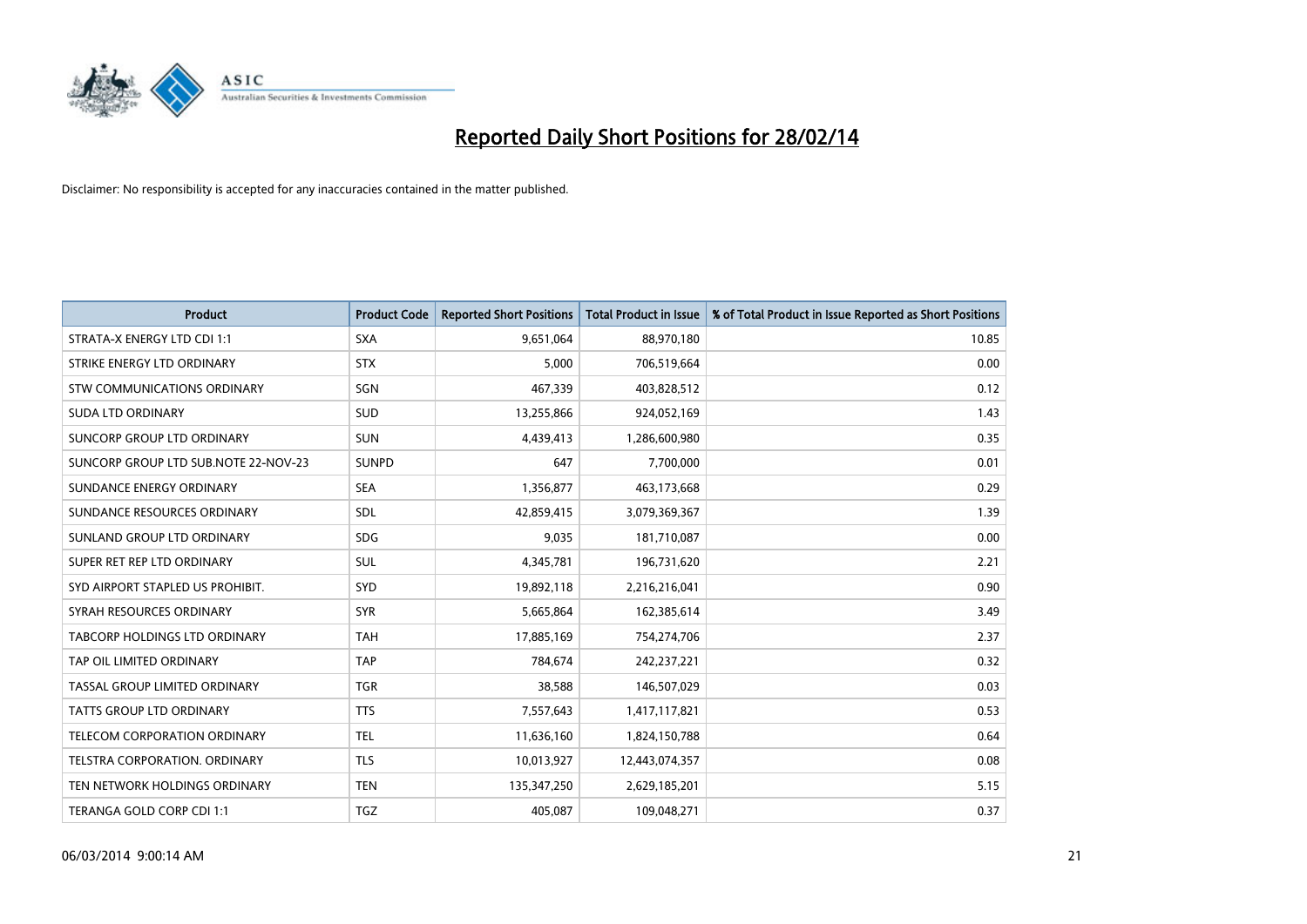

| <b>Product</b>                        | <b>Product Code</b> | <b>Reported Short Positions</b> | <b>Total Product in Issue</b> | % of Total Product in Issue Reported as Short Positions |
|---------------------------------------|---------------------|---------------------------------|-------------------------------|---------------------------------------------------------|
| TFS CORPORATION LTD ORDINARY          | <b>TFC</b>          | 108,065                         | 282,157,408                   | 0.04                                                    |
| THE REJECT SHOP ORDINARY              | <b>TRS</b>          | 1,548,658                       | 28,826,248                    | 5.37                                                    |
| THORN GROUP LIMITED ORDINARY          | <b>TGA</b>          | 285,408                         | 149,494,813                   | 0.19                                                    |
| <b>TIGER RESOURCES ORDINARY</b>       | <b>TGS</b>          | 130,440                         | 803,311,695                   | 0.02                                                    |
| TOLL HOLDINGS LTD ORDINARY            | <b>TOL</b>          | 31,832,491                      | 717,133,875                   | 4.44                                                    |
| TOX FREE SOLUTIONS ORDINARY           | <b>TOX</b>          | 1,695,576                       | 133,242,359                   | 1.27                                                    |
| TPG TELECOM LIMITED ORDINARY          | <b>TPM</b>          | 1,398,964                       | 793,808,141                   | 0.18                                                    |
| TRADE ME GROUP ORDINARY               | <b>TME</b>          | 699,656                         | 396,548,005                   | 0.18                                                    |
| <b>TRANSFIELD SERVICES ORDINARY</b>   | <b>TSE</b>          | 32,025,464                      | 512,457,716                   | 6.25                                                    |
| TRANSPACIFIC INDUST, ORDINARY         | <b>TPI</b>          | 20,140,195                      | 1,578,786,704                 | 1.28                                                    |
| TRANSURBAN GROUP TRIPLE STAPLED SEC.  | <b>TCL</b>          | 3,589,841                       | 1,491,855,200                 | 0.24                                                    |
| TREASURY GROUP ORDINARY               | <b>TRG</b>          | 16,719                          | 23,070,755                    | 0.07                                                    |
| TREASURY WINE ESTATE ORDINARY         | <b>TWE</b>          | 39,666,559                      | 647,227,144                   | 6.13                                                    |
| TROY RESOURCES LTD ORDINARY           | <b>TRY</b>          | 2,047,771                       | 168,486,562                   | 1.22                                                    |
| TWENTY-FIRST FOX INC A NON-VOTING CDI | <b>FOXLV</b>        | 402,104                         | 6,568,077                     | 6.12                                                    |
| TWENTY-FIRST FOX INC B VOTING CDI     | <b>FOX</b>          | 1,760,297                       | 188,594,825                   | 0.93                                                    |
| UGL LIMITED ORDINARY                  | UGL                 | 23,462,881                      | 166,511,240                   | 14.09                                                   |
| UXC LIMITED ORDINARY                  | <b>UXC</b>          | 664,870                         | 320,706,487                   | 0.21                                                    |
| <b>VEDA GROUP LTD ORDINARY</b>        | <b>VED</b>          | 10,634,915                      | 842,055,406                   | 1.26                                                    |
| VILLA WORLD LTD. ORDINARY             | <b>VLW</b>          | 5,810                           | 93,663,800                    | 0.01                                                    |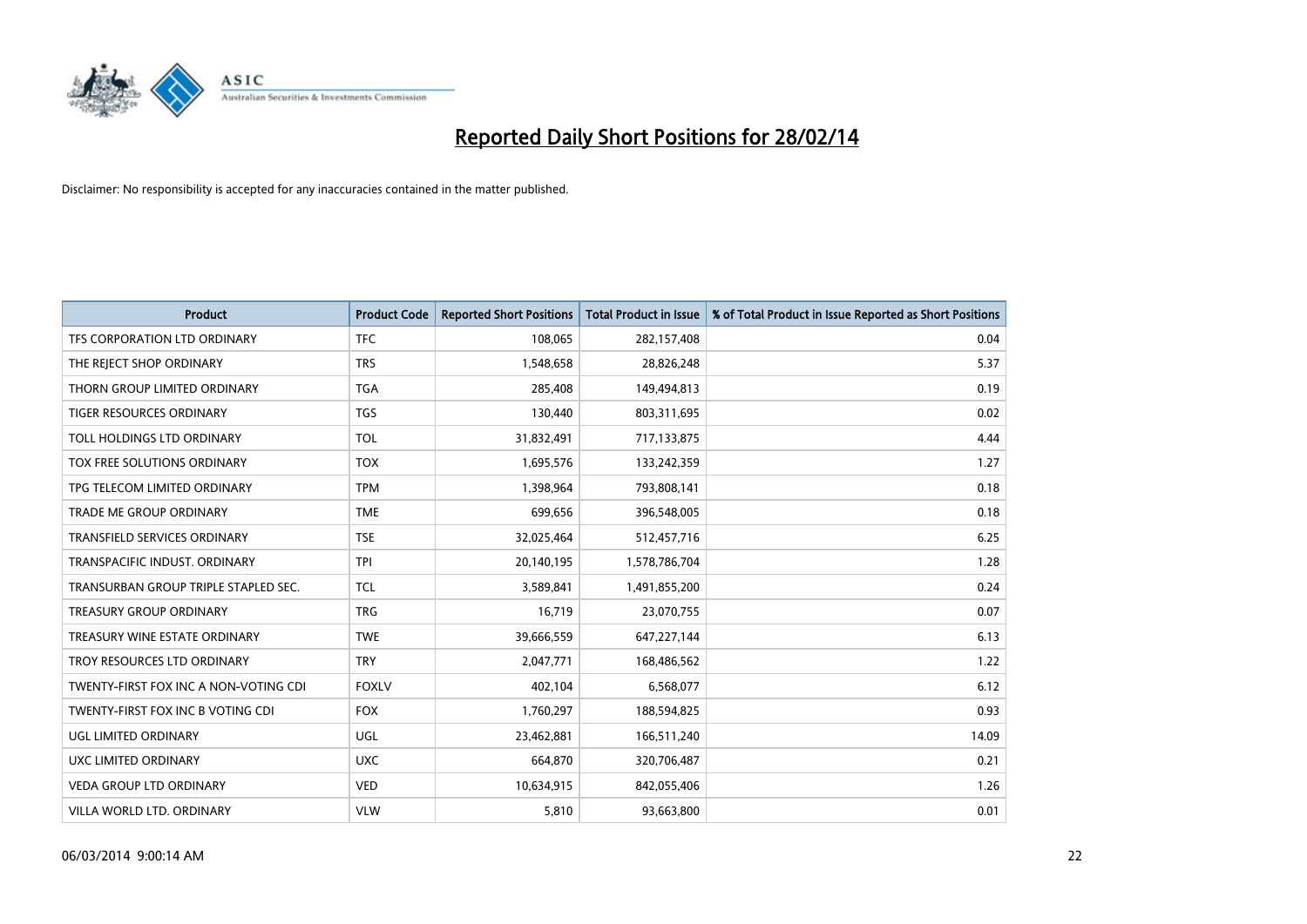

| <b>Product</b>                       | <b>Product Code</b> | <b>Reported Short Positions</b> | <b>Total Product in Issue</b> | % of Total Product in Issue Reported as Short Positions |
|--------------------------------------|---------------------|---------------------------------|-------------------------------|---------------------------------------------------------|
| VILLAGE ROADSHOW LTD ORDINARY        | <b>VRL</b>          | 617,743                         | 159,493,510                   | 0.39                                                    |
| <b>VIRGIN AUS HLDG LTD ORDINARY</b>  | <b>VAH</b>          | 78,034,670                      | 3,514,807,839                 | 2.22                                                    |
| <b>VIRTUS HEALTH LTD ORDINARY</b>    | <b>VRT</b>          | 2,953,176                       | 79,536,601                    | 3.71                                                    |
| <b>VISION EYE INSTITUTE ORDINARY</b> | <b>VEI</b>          | 164,558                         | 160,759,740                   | 0.10                                                    |
| <b>VOCATION LTD ORDINARY</b>         | <b>VET</b>          | 9,363,549                       | 200,000,000                   | 4.68                                                    |
| <b>WATPAC LIMITED ORDINARY</b>       | <b>WTP</b>          | 2,843                           | 184,332,526                   | 0.00                                                    |
| <b>WEBIET LIMITED ORDINARY</b>       | <b>WEB</b>          | 1,720,966                       | 79,397,959                    | 2.17                                                    |
| <b>WESFARMERS LIMITED ORDINARY</b>   | <b>WES</b>          | 4,753,507                       | 1,143,274,951                 | 0.42                                                    |
| WESTERN AREAS LTD ORDINARY           | <b>WSA</b>          | 20,129,395                      | 226,392,226                   | 8.89                                                    |
| WESTERN DESERT RES. ORDINARY         | <b>WDR</b>          | 3,045,627                       | 500,040,257                   | 0.61                                                    |
| WESTFIELD GROUP ORD/UNIT STAPLED SEC | <b>WDC</b>          | 4,386,153                       | 2,113,501,814                 | 0.21                                                    |
| WESTFIELD RETAIL TST UNIT STAPLED    | <b>WRT</b>          | 25,129,423                      | 2,979,214,029                 | 0.84                                                    |
| <b>WESTPAC BANKING CORP ORDINARY</b> | <b>WBC</b>          | 18,014,298                      | 3,109,048,309                 | 0.58                                                    |
| WHITE ENERGY COMPANY ORDINARY        | <b>WEC</b>          | 1,659,422                       | 322,974,494                   | 0.51                                                    |
| WHITEHAVEN COAL ORDINARY             | <b>WHC</b>          | 58,774,252                      | 1,025,692,710                 | 5.73                                                    |
| WINDIMURRA VANADIUM ORDINARY         | <b>WVL</b>          | 20,461                          | 19,284,366                    | 0.11                                                    |
| WOODSIDE PETROLEUM ORDINARY          | <b>WPL</b>          | 4,593,977                       | 823,910,657                   | 0.56                                                    |
| WOOLWORTHS LIMITED ORDINARY          | <b>WOW</b>          | 6,942,731                       | 1,254,629,597                 | 0.55                                                    |
| WORLEYPARSONS LTD ORDINARY           | <b>WOR</b>          | 2,272,701                       | 243,480,720                   | 0.93                                                    |
| WOTIF.COM HOLDINGS ORDINARY          | <b>WTF</b>          | 9,835,816                       | 211,736,244                   | 4.65                                                    |